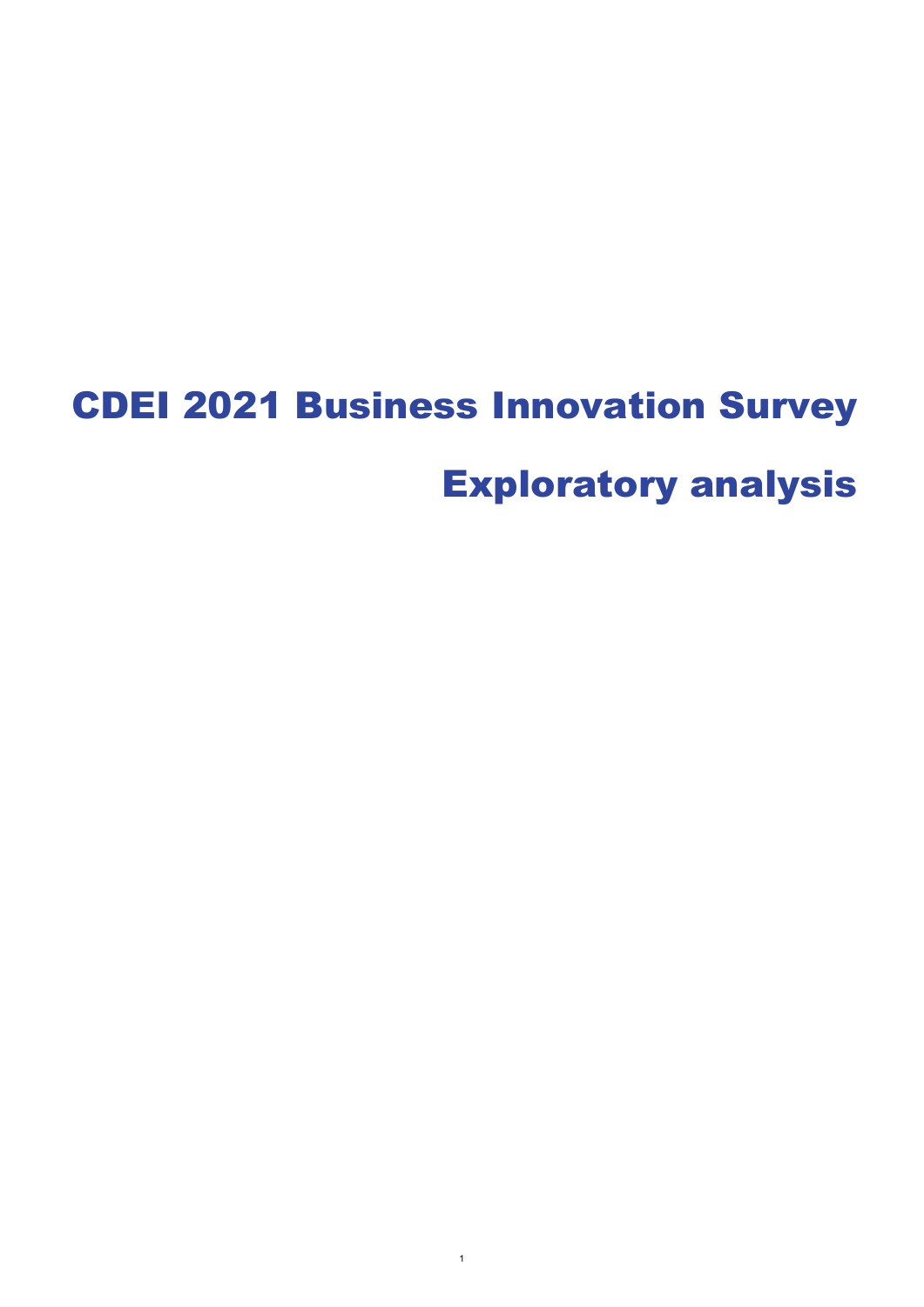### **Table of Contents**

| 1                                                                                                          |  |
|------------------------------------------------------------------------------------------------------------|--|
| $\overline{\mathbf{z}}$                                                                                    |  |
|                                                                                                            |  |
|                                                                                                            |  |
|                                                                                                            |  |
| 3                                                                                                          |  |
|                                                                                                            |  |
|                                                                                                            |  |
|                                                                                                            |  |
|                                                                                                            |  |
|                                                                                                            |  |
|                                                                                                            |  |
|                                                                                                            |  |
|                                                                                                            |  |
|                                                                                                            |  |
|                                                                                                            |  |
|                                                                                                            |  |
|                                                                                                            |  |
|                                                                                                            |  |
|                                                                                                            |  |
| 4                                                                                                          |  |
|                                                                                                            |  |
|                                                                                                            |  |
|                                                                                                            |  |
|                                                                                                            |  |
|                                                                                                            |  |
|                                                                                                            |  |
|                                                                                                            |  |
|                                                                                                            |  |
|                                                                                                            |  |
|                                                                                                            |  |
|                                                                                                            |  |
|                                                                                                            |  |
|                                                                                                            |  |
|                                                                                                            |  |
|                                                                                                            |  |
| Figure 4.11: What type of support beyond existing schemes to tackle the barriers? By level of deployment35 |  |
| 5                                                                                                          |  |
|                                                                                                            |  |
|                                                                                                            |  |
|                                                                                                            |  |
|                                                                                                            |  |
|                                                                                                            |  |
|                                                                                                            |  |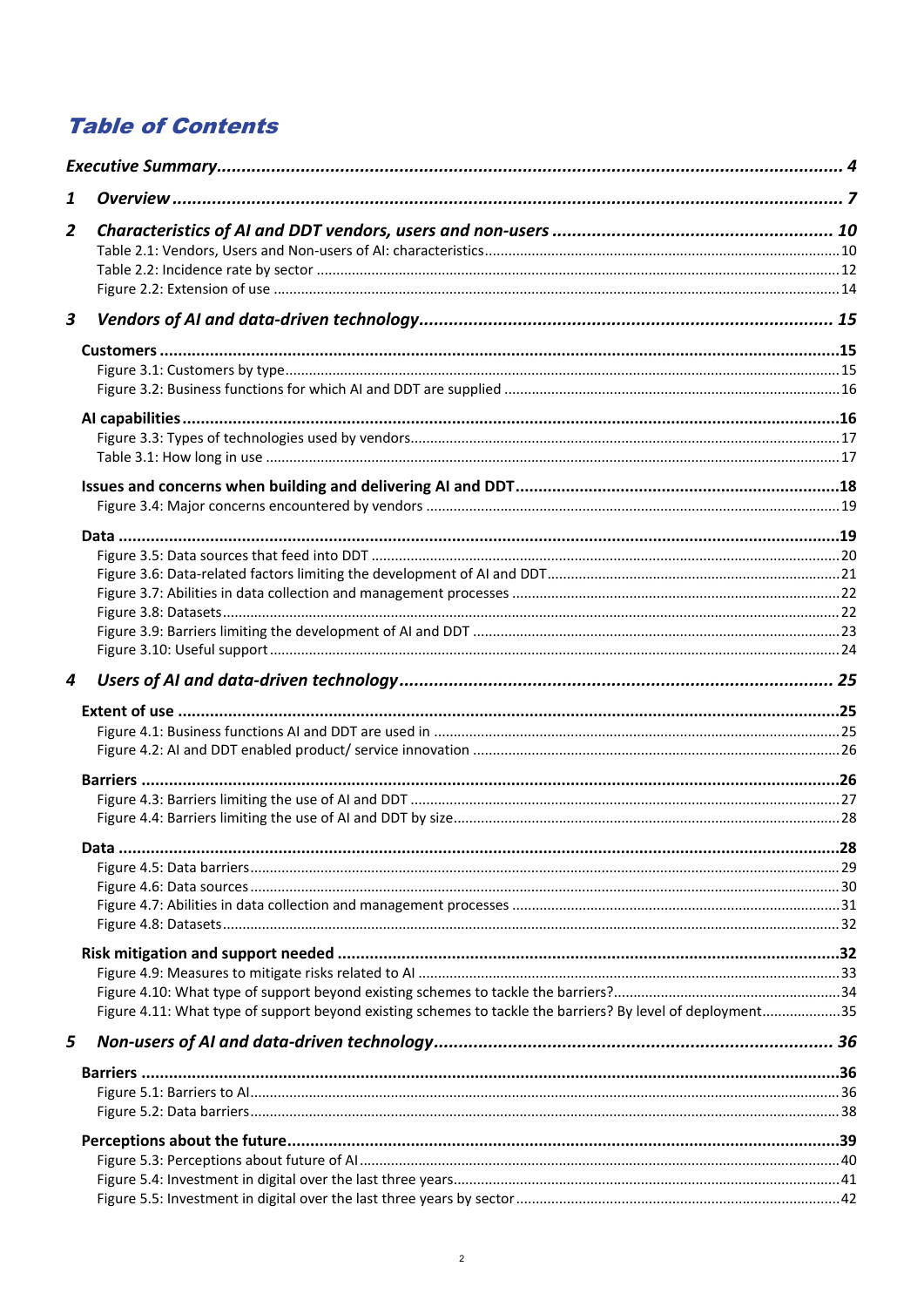|--|--|--|--|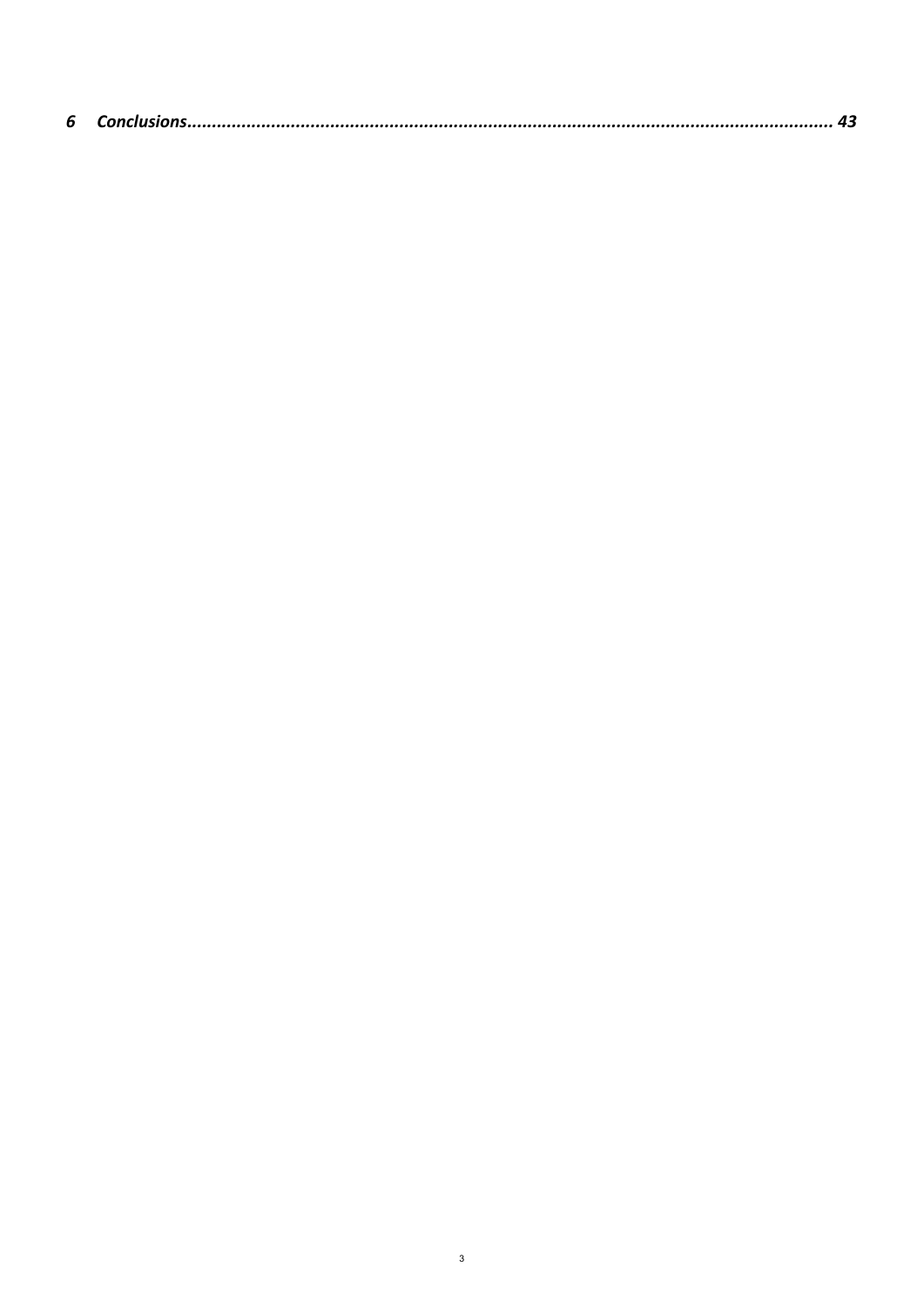# <span id="page-3-0"></span>*Executive Summary*

This report provides an overview of the key findings from the CDEI Business Innovation Survey 2021. The survey was undertaken between March and May 2021 and targeted firms in Digital and Communications, Education, Energy and Utilities, Financial Services, Healthcare, Manufacturing, Retail and Transport and Logistics.

The survey identified three groups of businesses – '**vendors**' of Artificial Intelligence (AI) and Data Driven Technology (DDT), '**users**' of this type of digital technology and '**non-users'**. AI and DDT users tend to be, on average, larger in terms of employment than vendors and non-users. AI and DDT vendors are distributed across all eight sectors, although, the highest proportion (38%) is observed in the digital & communications sector. This falls to 20% in the manufacturing sector and 10% in education. Among nonusers, the highest proportion of firms operate in manufacturing (24%), retail (21%), and education (15%).

Non-users of AI and DDT are more likely to say that their customers are mainly based locally, within 30 miles of the firm's main site  $(46%)$ , this is different<sup>[1](#page-3-1)</sup> from vendors (only 16%) and users (32%). On the contrary, vendors (55%) and users (60%) are more likely to have their customers based across the UK than non-users (43%). Finally, vendors (49%) have a significantly higher proportion of international customers than among users (33%) and non-users (24%). This indicates that AI and DDT vendors and users tend to have a more geographically widespread customer base compared to non-users.

Looking at growth prospects, a significantly higher proportion of vendors (56%) and users (60%) reported that their business expected an increase in employment in the next 12 months than among nonusers (42%). Vendors and users of AI and DDT were also more likely to report having innovated in the last three years compared to non-users.

#### **Vendors**

83% of vendors say that they provide AI and DDT systems to the private sector businesses and 54% to the public sector. Charities and third sector organisations are also important purchasers of AI and DDT with 35% of vendors having this type of organisations in their customers' base.

Vendors use a range of advanced AI capabilities to build DDT systems. The most frequently cited are Machine Learning (ML – 33%), big data analytics (31%) and data-driven profiling (30%), followed by image recognition / video processing (27%) and virtual agents / artificial conversational interfaces (25%). Vendors have typically been using these technologies for more than three years.

<span id="page-3-1"></span> 1 This difference is statistically significant. From now on, we use term 'significant' or 'significantly' instead of 'statistically significant' or 'statistically significantly'.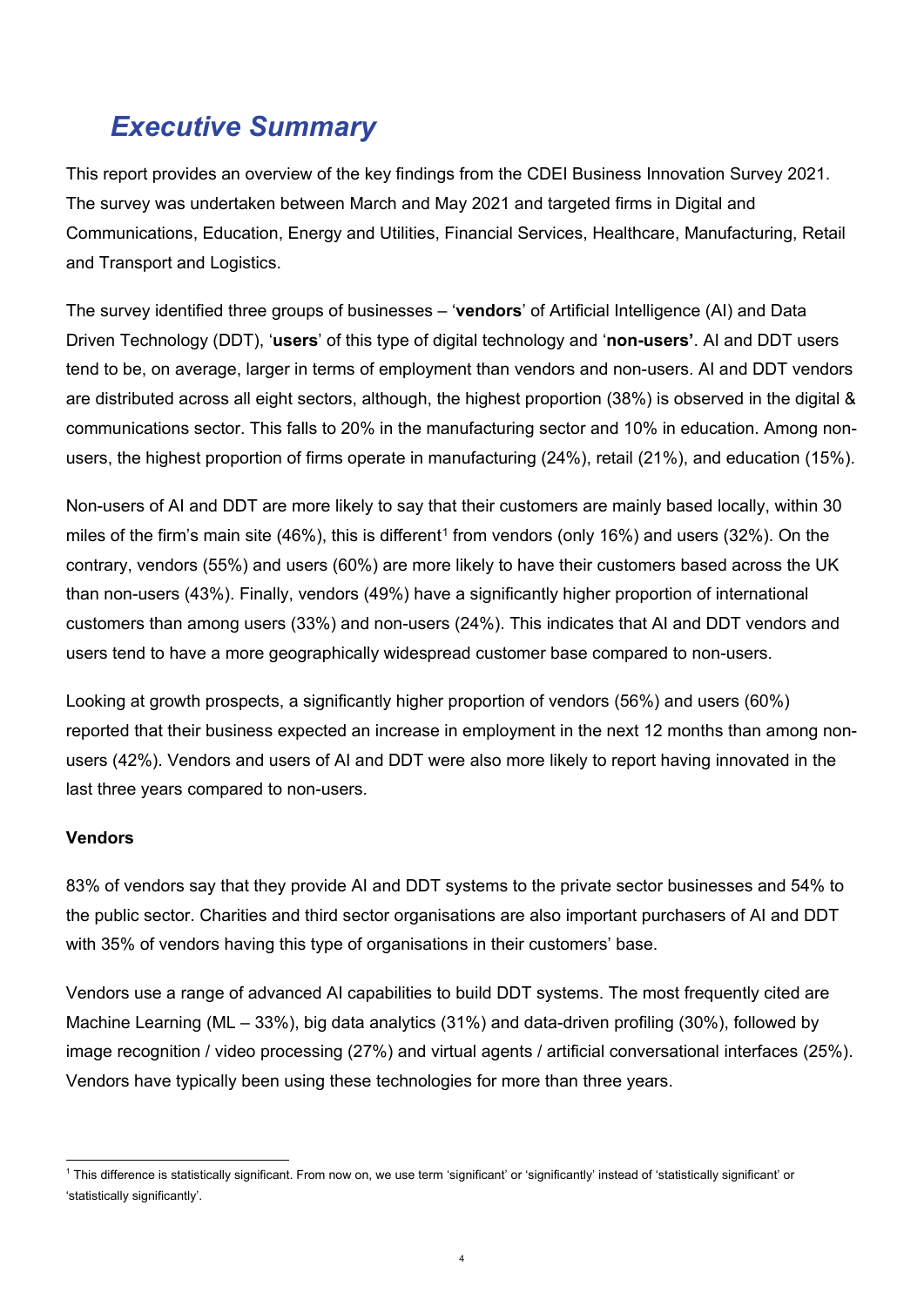The major concerns that vendors experience when building and delivering AI and DDT to their customers are related to resource constraints: in human capital, funding and time. The lack of skilled staff (both internal and external) comes on the top of the list. Respondents mention that they cannot 'recruit to the level they would like to in order to fully achieve what customers are asking for'.

Vendors use a combination of different sources of data to feed into their data-driven systems. The most frequently cited sources are 'data collected by the product in its operations' and 'data collected by the customer' – both mentioned by 63% of respondents. 'Data provided by partners and collaborators' is used by approximatively half (49%) of vendors.

Open source and public sector data are also important data sources (used by 29% and 23% respectively). Data purchased from data vendors comes at the sixth place and is used by 19 per cent of respondents. Overall, about three quarters (72%) of vendors are using at least two different sources of data and about half (52%) at least three.

When asked about barriers that constrain the development of data-driven systems, more than half of vendors (55%) named low levels of digital maturity among customers. Competing investment priorities (50%) and lack of funds for purchasing or developing technology (48%) are also cited by around half of respondents. Around 2 in 5 vendors (42%) mentioned lack of skills and difficulty in attracting the right talent as a constraint.

Most vendors said that they would find additional support for further development of AI and DDT useful. When asked what types of support would be useful, nearly three quarters of vendors (73%) mentioned increased availability of employee training in how to use data-driven technologies and AI. Other frequently cited types of support were enhanced tax relief for investments in AI and DDT (69%), subsidised or free legal (68%) and technical support (64%), as well as additional legal guidance on data collection, using and sharing (62%).

#### **Users of AI and DDT**

The most common uses of AI and DDT are in marketing and sales and for adding new features or significant improvement of existing products and services, each reported by 51% of AI and DDT users. Two in five firms use AI and DDT in service operations (such as automated service operations, operations optimisation, predictive service and intervention) and customer services.

When asked about barriers that constrain the use of data-driven systems, more than 2 in 5 firms using AI and DDT (44%) named lack of funds for purchasing or developing technology and almost 1 in 4 (24%) cited it as the greatest constraint. Limited technology capabilities were equally frequently cited (43%). Around 1 in 3 respondents mentioned competing investment priorities (37%), low level of digital maturity

5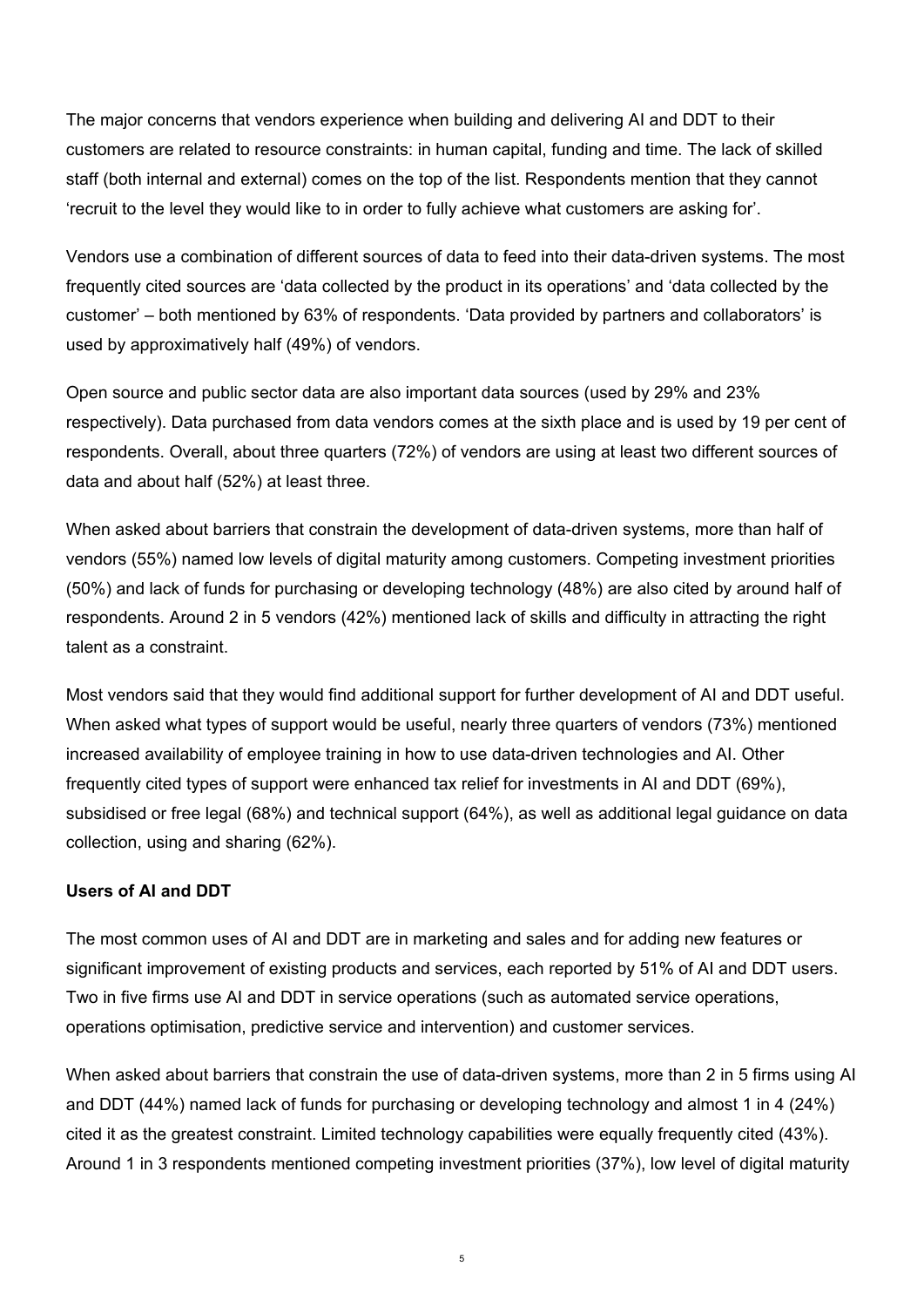among customers (34%) and incompatibility with existing equipment (32%). Lack of skills, both internal and external, and unclear business case for further development was cited by just under 30% of users.

The majority of AI and DDT users rely on internally collected data (84%) to feed into the system. One half of firms reported using data provided by partners or collaborators. Larger firms are significantly more likely to use open source and public sector data compared to smaller firms.

Regarding the mitigation of risks related to AI, AI and DDT users actively engage in a range of measures. Engagement with employees (76%), more intensive cybersecurity practices and crisis planning (66%) and internal review boards (66%) are the top-3 most frequently cited. A higher proportion of medium and large businesses introduced such practices, although this difference is statistically significant only for risk assessments (80% of medium-sized and large businesses and 57% of small business) and engagement with regulatory bodies (66% and 48% respectively). Risk assessments are also significantly more likely to be implemented by firms with DDT extensively deployed in processes compared to firms with partial deployment.

#### **Non-users of AI and DDT**

Among non-users, perceptions of barriers to AI and DDT adoption varied depending on whether a firm had plans to introduce these technologies in the future or did not have such plans. The major barrier for firms that do not have plans to introduce AI and DDT is linked to perceived relative advantage. They were significantly more likely to say that they see limited benefits of using AI in their business (62% of respondents) compared to firms with plans to introduce AI (32%).

Among the firms who plan to adopt AI, two in five firms said that lack of funds for purchasing or developing technology were preventing them from doing so (40%). This is significantly different to firms with no plans (18%). Around one third of firms planning to introduce AI in the future also mentioned low levels of digital maturity among customers (32%), limited technological capabilities (32%), lack of skills and difficulty in attracting the right talent (28%), and particularly lack of skills in-house to implement appropriate ethical governance (28%) as important barriers to AI.

3 in 5 firms who intend to introduce AI in the future see clear benefits that AI and DDT may bring to their business. In contrast, those firms who do not intend to introduce AI and DDT in the future feel that benefits of these technologies are unclear. Importantly, 'intenders' are more likely to feel that they need to further develop their internal capabilities and extend their external collaborations in order to explore and successfully implement AI and DDT projects than 'non-intenders'.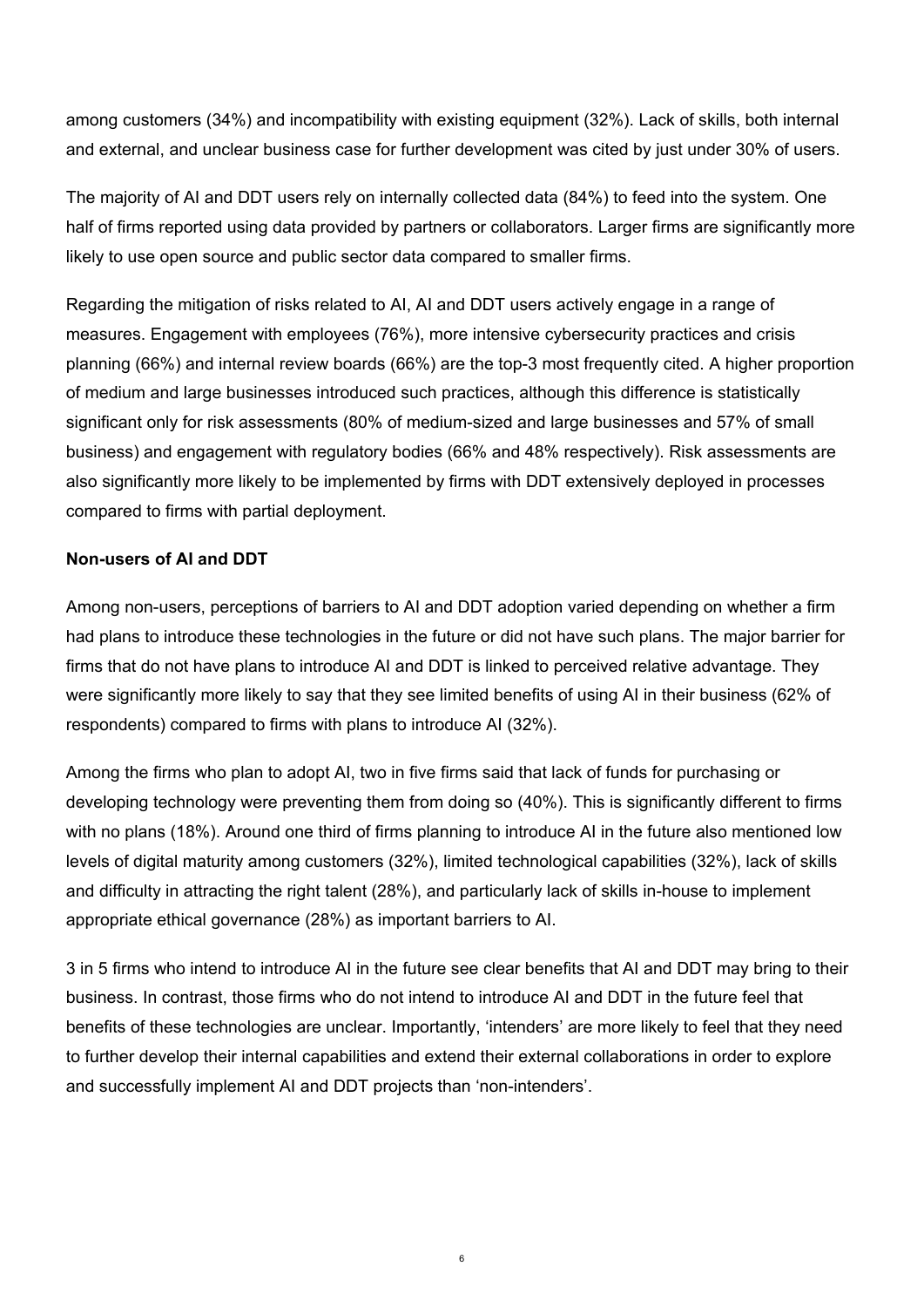# <span id="page-6-0"></span>*1 Overview*

This report provides an overview of the key findings from the CDEI Business Innovation Survey 2021. The Business Innovation Survey was conducted to provide new information on the use of AI and DDT in selected UK sectors. The survey was undertaken by telephone and using on-line data collection and data was gathered between March and May 2021. Overall, 28% (266) completed the survey online compared to 72% (699) who completed it over the phone. In total, 965 interviews were completed. This included 101 interviews (11%) with '**vendors**', 176 interviews (18%) with '**users**' and 688 (71%) with '**non-users**'.

The survey covered eight sectors of specific interest to CDEI. These were: Digital and Communications, Education, Energy and Utilities, Financial Services, Healthcare, Manufacturing, Retail and Transport and Logistics. In some cases these sectors were defined slightly differently to standard classifications. The definitions (and exclusions) of each sector used for the purposes of this research are shown below.

| <b>Sector</b>                | <b>Description</b>                                                                                                                      | <b>SIC</b><br>classification                                | <b>Exclusions</b>             |
|------------------------------|-----------------------------------------------------------------------------------------------------------------------------------------|-------------------------------------------------------------|-------------------------------|
| Transport +<br>Logistics     | Passenger and freight<br>transport (including<br>courier and postal<br>services) and associated<br>warehousing and<br>storage.          | All of section H                                            | 51220 - Space transport       |
| Financial<br><b>Services</b> | Banking, investment,<br>credit, and insurance<br>businesses                                                                             | All of section K                                            | None                          |
| Digital +<br>Comms           | Publishing and other<br>media production and<br>broadcast; news;<br>telecoms; IT and data;<br>advertising agencies                      | All of section J<br>plus 73110<br>(Advertising<br>agencies) | None                          |
| Manufacturing                | All manufacturing<br>businesses                                                                                                         | All of section C                                            | None                          |
| Energy +<br><b>Utilities</b> | Electricity, gas, steam<br>and air conditioning<br>supply; water supply,<br>sewerage, waste<br>management and<br>remediation activities | All of sections D<br>and E                                  | 38310 - Dismantling of wrecks |

#### **Table 1.1: Sector groupings and definitions**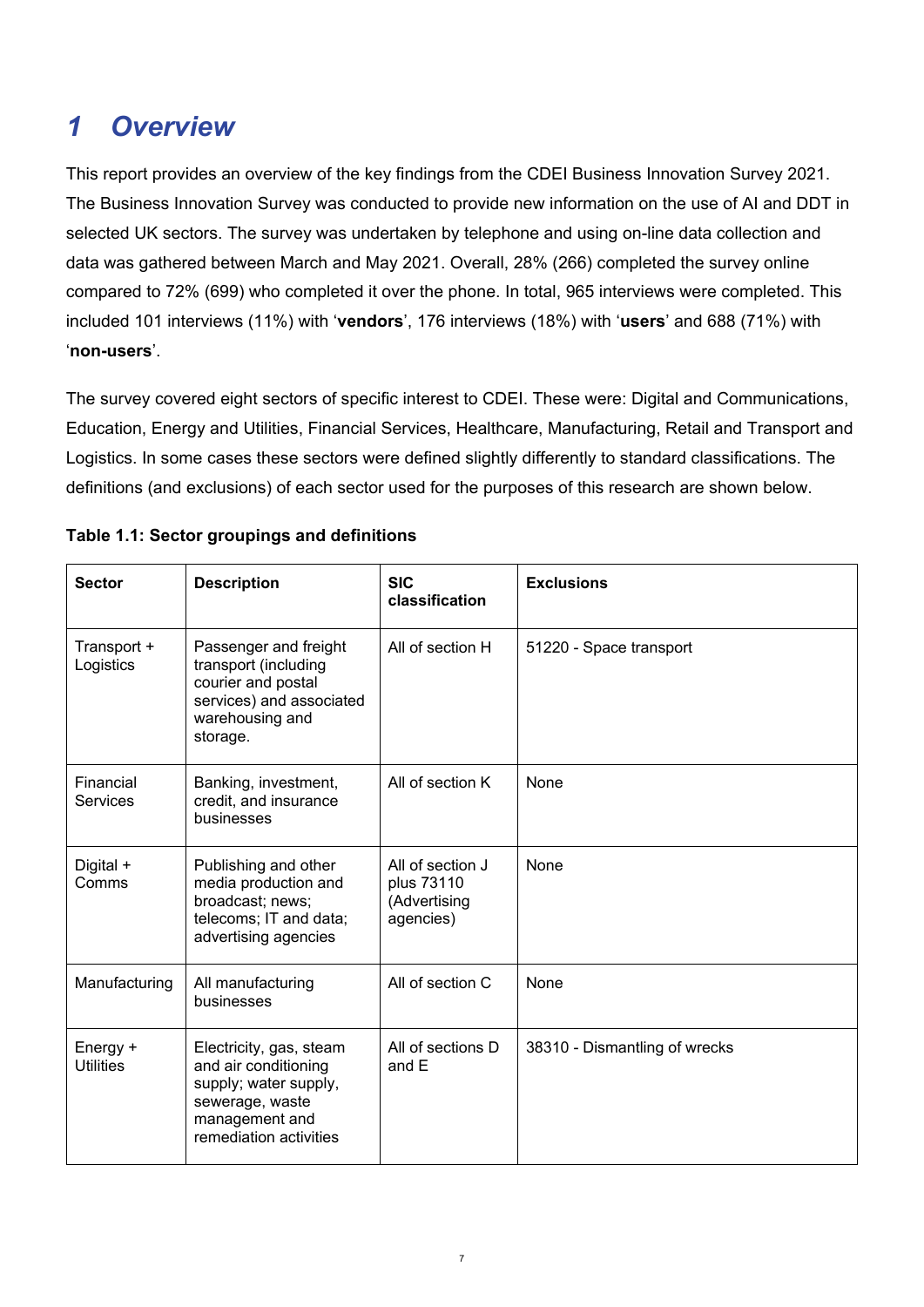| <b>Sector</b> | <b>Description</b>                                                                                                                                        | <b>SIC</b><br>classification | <b>Exclusions</b>                                                                                                                                                                                                                                                                                                                                                                   |
|---------------|-----------------------------------------------------------------------------------------------------------------------------------------------------------|------------------------------|-------------------------------------------------------------------------------------------------------------------------------------------------------------------------------------------------------------------------------------------------------------------------------------------------------------------------------------------------------------------------------------|
| Healthcare    | Healthcare businesses,<br>excluding public sector<br>and NHS organisations,<br>and excluding social care                                                  | Section Q                    | 87100 - Nursing care facilities; 87200 -<br>Residential care facilities for mental health<br>etc.; 87300 - Residential care facilities for the<br>elderly and disabled; 87900 - other residential<br>care activities; 88100 - social work activities<br>without accommodation; 88910 - child day-<br>care activities; 88990 - other social work<br>activities without accommodation |
| Education     | Education and training<br>businesses for all levels<br>of education, including<br>sporting and cultural<br>education and training<br>and driving schools. | Section P                    |                                                                                                                                                                                                                                                                                                                                                                                     |
| Retail        | Wholesale and retail<br>trade                                                                                                                             | Section G                    | 45200 - Maintenance and repair of motor<br>vehicles                                                                                                                                                                                                                                                                                                                                 |

In the report, survey responses are weighted based on the distribution of business size using BEIS business population statistics from 2020. The weighting was applied to each sector separately. The business size categories used for weighting were small businesses (10-49 employees) and mediumlarge businesses (50 or more employees).

In considering the results of this survey it is also useful to bear in mind that sample sizes particularly at sectoral level are relatively small and therefore the size band and sectoral comparisons must be interpreted with some caution. The same applies to the evidence on the group of vendors which is relatively small in this survey<sup>[2](#page-7-0)</sup>. It is also worth noting that the survey was conducted in March, April and May 2021 when the focus of most firms was likely to be on their response to the COVID-19 crisis rather than AI and DDT adoption. The crisis may also have impacted firms' perception of resource constraints, particularly the availability of finance.

This overview report follows the main structure of the questionnaire. Section 2 provides an overview of survey respondents in the three categories identified in the survey: '**vendors**' whose primary business is the selling or provision of AI or data driven products or services; '**users**' of AI and/or DDT and '**nonusers'** of AI and/or DDT. Sections 3, 4 and 5 then focus in more detail on each group of firms, exploring sectoral differences but also the main barriers and drivers to the use and provision of AI and DDT. For users of AI (Section 4) we focus particularly on the types of data used and the support which these firms

<span id="page-7-0"></span><sup>&</sup>lt;sup>2</sup> Throughout the report, when making comparisons by categories (e.g. type of users, firm size, sector), we indicate whether identified differences are statistically significant.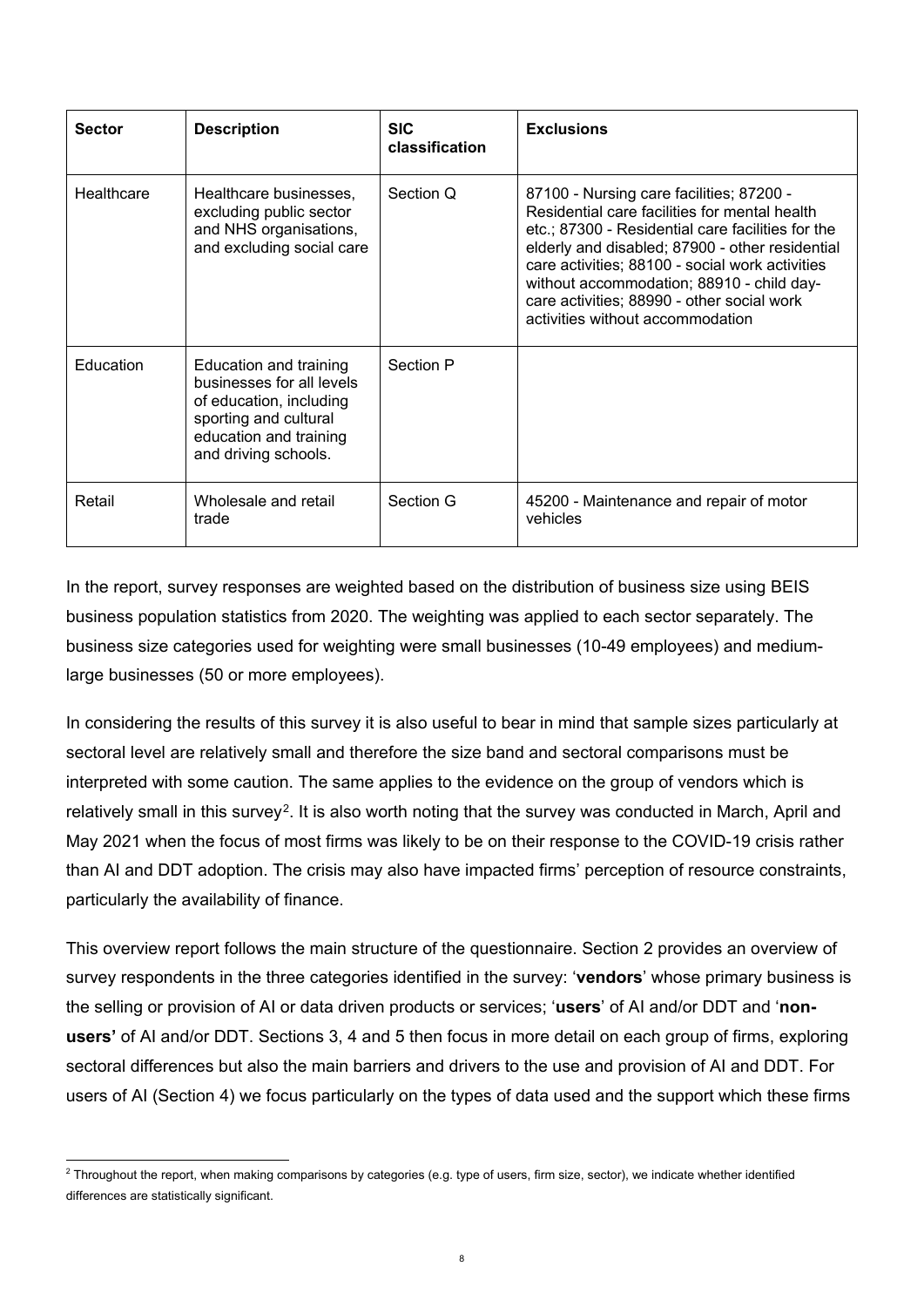need to expand their future usage of these technologies. For non-users (Section 5) the key foci are the barriers to data use and their future outlook.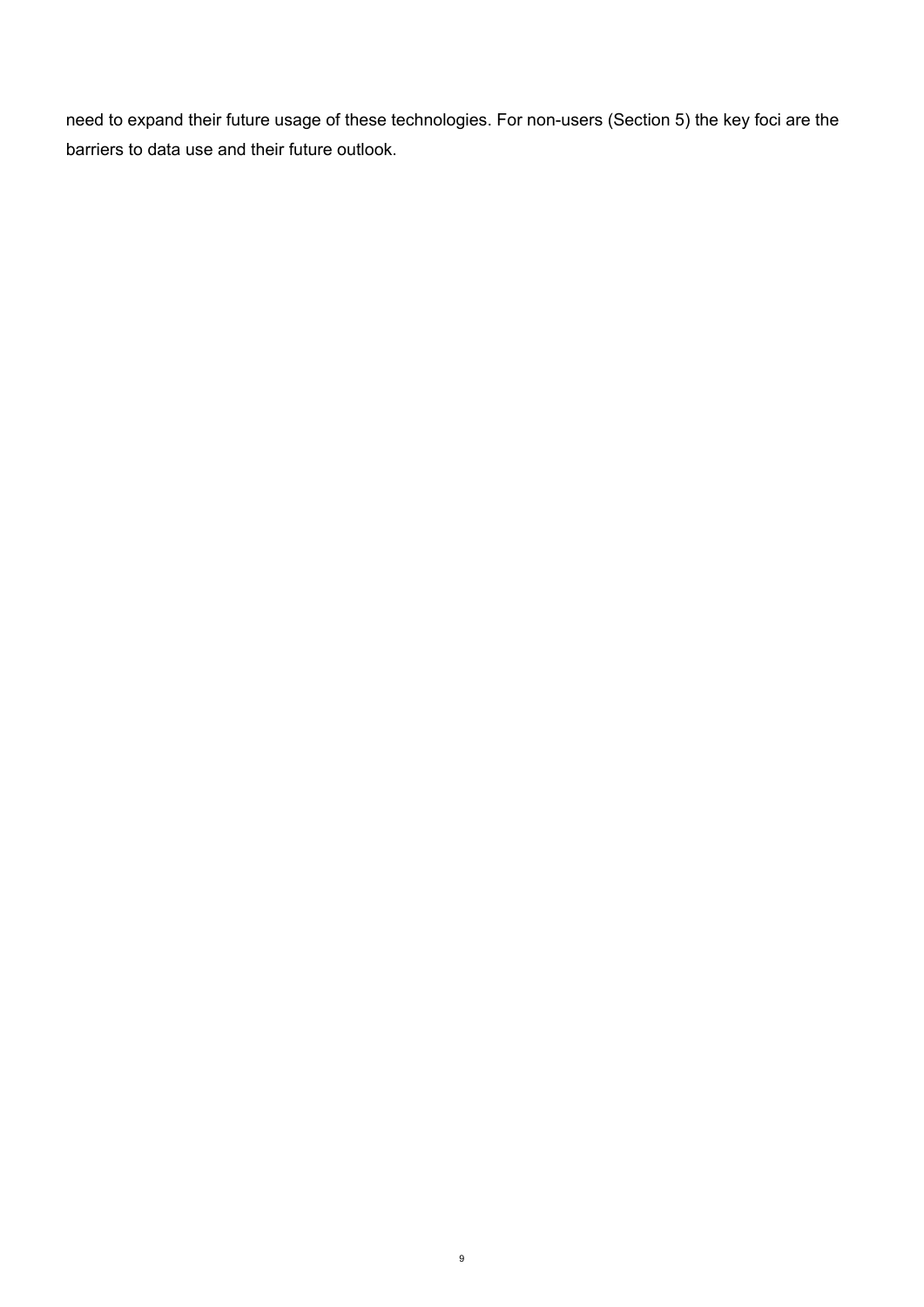## <span id="page-9-0"></span>*2 Characteristics of AI and DDT vendors, users and non-users*

The survey identified three groups of businesses: '**vendors**' of AI and data driven systems, **'users'** of this type of digital technology and '**non-users'**. Vendors were identified in the survey as firms for which the delivery of AI and DDT to their customers was one of their main activities. A subsequent question for those not falling into this category then asked respondents whether DDT were used in their internal processes or their product or service offerings, or whether they were currently piloting one or more DDT projects. Firms answering positively to one or more of these options were classified as 'users' of AI / DDT. Firms not using or planning to adopt AI / DDT in future were classified as 'non-users'. In this section we provide a brief overview of the characteristics of each group.

Most of the surveyed firms (4 in 5) are independent businesses run for profit. This is almost equally the case for vendors, users and non-users. Users are slightly more likely to be a branch of a larger business (11%) than vendors (8%) or non-users (14%), although this difference is not significant.

AI and DDT users tend to be, on average, larger than vendors and non-users: the average number of employees among users is 99 compared to 35 among vendors and non-users. This significant difference is driven by a higher incidence of large firms of 250 and more employees. This size difference is also reflected in turnover with 29% of users having turnover of over £5 million. In contrast, the incidence of turnover smaller than £500,000 is higher among non-users.

|                                                       | Vendors | <b>Users</b> | Non-Users |
|-------------------------------------------------------|---------|--------------|-----------|
| <b>Business type</b>                                  |         |              |           |
| An independent business, primarily run for profit     | 78%     | 78%          | 79%       |
| A branch, division or subsidiary of a larger business | 8%      | 11%          | 7%        |
| A charity / Not for profit organisation               | 14%     | 10%          | 14%       |
|                                                       |         |              |           |
| Size:                                                 |         |              |           |
| 10 to 49                                              | 86%     | 80%          | 85%       |
| 50 to 99                                              | 8%      | 8%           | 8%        |
| 100 to 249                                            | 3%      | 3%           | 4%        |
| $250+$                                                | 2%      | $7\%***$     | 2%        |
| Employment, number of persons (average)               | 35      | 99 *v,n      | 35        |
| <b>Turnover</b>                                       |         |              |           |
| Less than $£500,000$                                  | 12%     | 11%          | 19%       |
| £500,000 - £999,999                                   | 23%     | 13%          | 16%       |
| £1,000,000 - £4,999,999                               | 48%     | 47%          | 44%       |
| More than £5,000,000                                  | 17%     | 29%          | 20%       |
| <b>Sector</b>                                         |         |              |           |
| Transport + Logistics                                 | 8%      | 7%           | 9%        |
| <b>Financial Services</b>                             | 6%      | 6%           | 6%        |

#### <span id="page-9-1"></span>**Table 2.1: Vendors, Users and Non-users of AI: characteristics**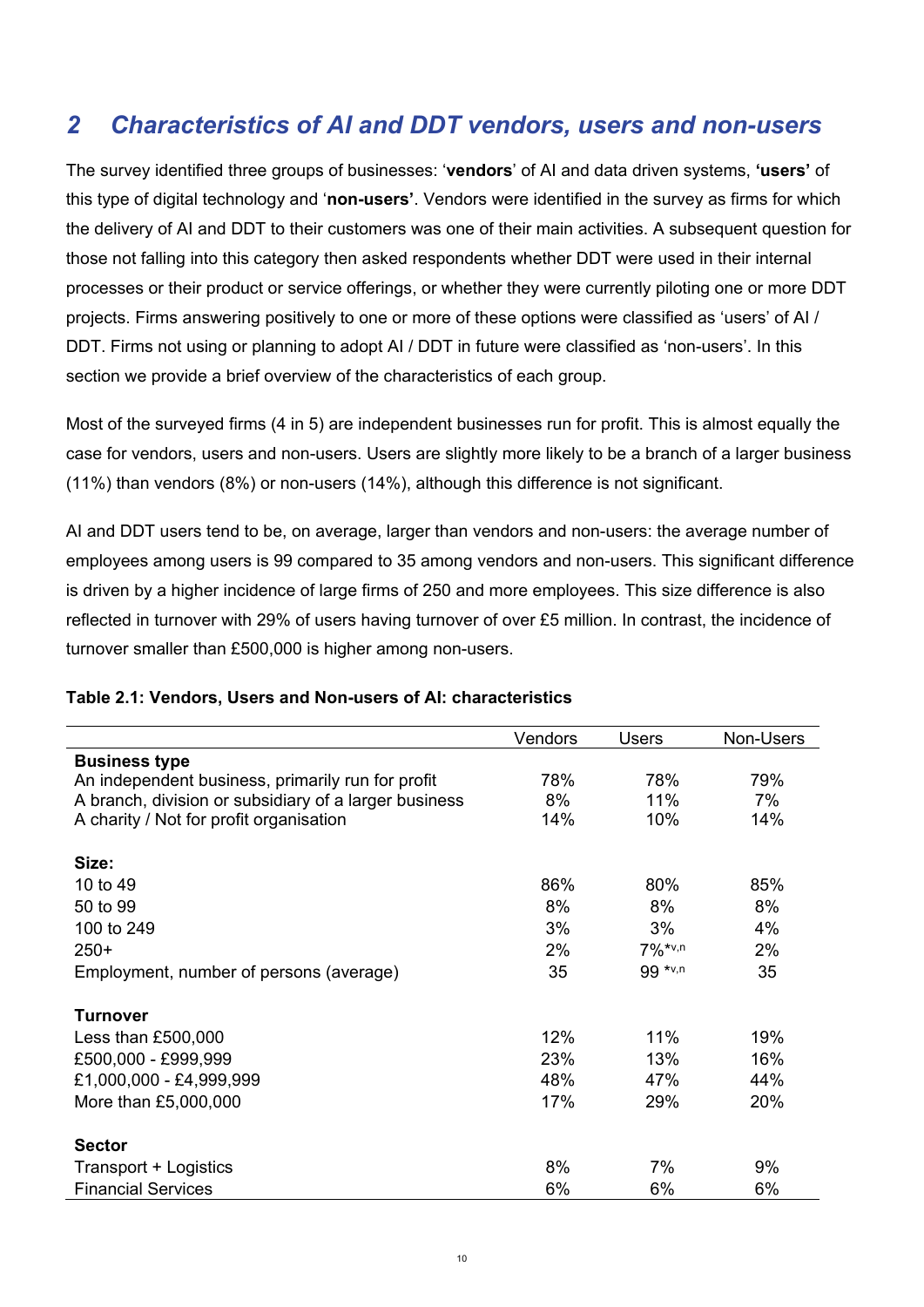|                                             | Vendors  | Users  | Non-Users |
|---------------------------------------------|----------|--------|-----------|
| Digital + Comms                             | 38%*u,n  | 16%*n  | 9%        |
| Manufacturing                               | 21%      | 27%    | 24%       |
| Energy + Utilities                          | 2%       | 3%     | 3%        |
| Healthcare                                  | 7%       | 8%     | 13%       |
| Education                                   | 10%      | 11%    | 15%       |
| Retail                                      | 7%       | 22%*v  | 21% *v    |
| <b>Customer base</b>                        |          |        |           |
| Private sector business                     | 86% *u,n | 72%    | 69%       |
| Individual customers                        | 59%      | 71%    | 67%       |
| Charities or third sector organisations     | 38%      | 32%    | 31%       |
| The Public sector                           | 60% *u,n | 44%    | 44%       |
| Other                                       | 7%       | 10% *n | 5%        |
| Locally (within 30 miles)                   | 16%      | 32% *v | 46% *v,n  |
| Across region                               | 18%      | 23%    | 20%       |
| Nationally                                  | 55% *n   | 60% *n | 43%       |
| Internationally                             | 49% *u,n | 33% *n | 24%       |
| <b>Expected employment in 12 months</b>     |          |        |           |
| Increase                                    | 56% *n   | 60% *n | 42%       |
| Stay about the same                         | 2%       | 2%     | 2%        |
| Decrease                                    | 41%      | 35%    | 53% *v,n  |
| Past innovation (introduced new or improved |          |        |           |
| products/services in the last three years)  | 83% *u,n | 70% *n | 46%       |
| These innovations were:                     |          |        |           |
| New to the business <sup>a</sup>            | 61%      | 72%    | 80%       |
| New to the UK <sup>a</sup>                  | 24%      | 25% *n | 15%       |
| New to the global market <sup>a</sup>       | 45% *u,n | 32% *n | 16%       |

Base: all firms (965 obs) – vendors (101), users (176), non-users (688);

a Base: those who introduced new/improved products or services – vendors (84), users (120), non-users (323).

\* Statistical significance at 95%: **\*<sup>v</sup>** – significantly higher compared to vendors; **\*u** - significantly higher compared to users; **\*n** - significantly higher compared to non-users.

AI and DDT vendors are distributed across all 8 sectors, although the highest proportion (38%) is observed in digital & comms sector as might be expected. 1 in 5 interviewed vendors operate in the manufacturing sector and 1 in 10 in education. Turning to the sectoral distribution of AI and DDT users, manufacturing (27%), retail (22%) and digital & comms (16%) lead the list. Among non-users, the highest proportions of firms operate in manufacturing (24%), retail (21%) and education (15%). When comparing across categories, vendors are significantly more likely to operate in digital & comms than users and non-users. In contrast, both users and non-users of AI and DDT are more likely to be found in retail, compared to vendors.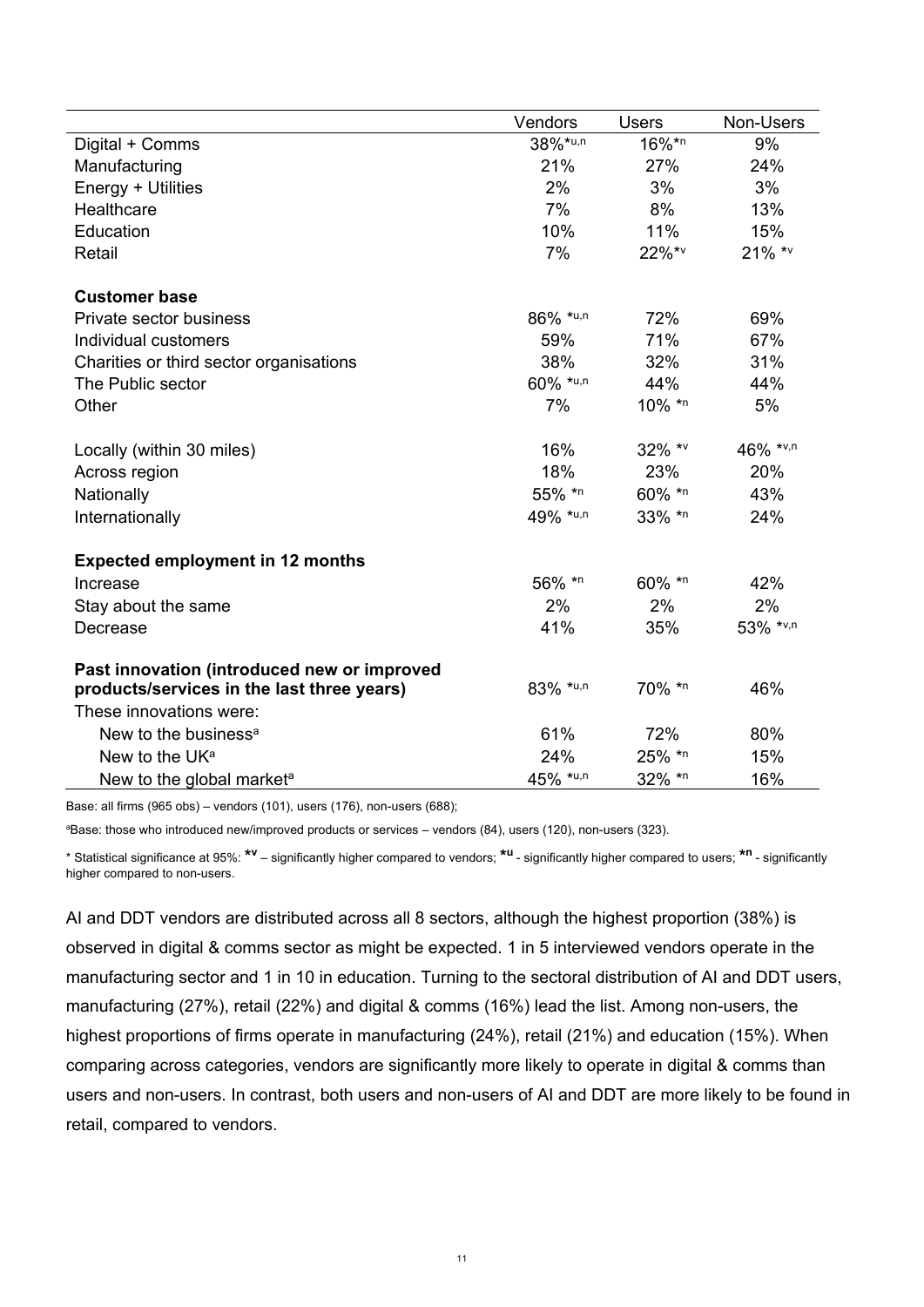In terms of customer base, vendors were more likely to say that they had private sector businesses among clients (86%) compared to two other groups (72% for users and 69% for non-users). There is a slightly higher occurrence of B-2-C relationships among users of AI and DDT, than among vendors and non-users, although this difference is not significant. Vendors are significantly more likely to have publicsector organisations as customers (60%) compared to users (44%) and non-users (44%).

Turning to the geographical profile of customers, non-users of AI and DDT are more likely to say that their customers are mainly based locally, within 30 miles of the firm's main site (46%), this is significantly different from vendors (only 16%) and users (32%). On the contrary, vendors (55%) and users (60%) are more likely to have their customers mainly based across the UK than non-users (43%). Finally, there is a significantly higher proportion of firms having international customers among vendors (49%) than among users (33%) and non-users (24%).

Looking at growth prospects, a significantly higher proportion of vendors (56%) and users (60%) reported that their business expected an increase in employment in the next 12 months than among nonusers (42%). And on the contrary, more than half of non-users (53%) said that they expected that number of employees would decrease over the next year.

Vendors and users of AI and data-driven technologies were also more likely to have innovated in the past compared to non-users. Thus, 4 in 5 vendors said that they introduced new or significantly improved products or services in the last three years compared to just under 3 in 4 among users and less than 1 in 2 among non-users. Moreover, among businesses who innovated in the last three years, vendors (24%) and users (25%) were also more likely than non-users (15%) to say that their new or improved products and services were new to the UK market. A significantly higher proportion of vendors (45%) also said that innovations they introduced were new to the global market compared to users (32%) and non-users (16%).

Table 2.2 shows incidence rates of vendors and users in each sector. These numbers shed some light on how AI and DDT technologies are diffused in each of the 8 sectors. Digital & comms sector has the highest incidence rate of vendors – 30% of interviewed firms – and users of AI and DDT – 21%. The sector with the lowest incidence rate of vendors is retail (4%) and the sector with lowest incidence rate of users is healthcare (12%).

|                        | Vendor      | User | User - Extensive | User - Partial/Pilot  |
|------------------------|-------------|------|------------------|-----------------------|
| $(1)$ Digital + Comms  | $30\%$ *2-8 | 21%  | 5%               | $16\%$ *8             |
| (2) Retail             | 4%          | 19%  | 8%               | $11\%$ *8             |
| (3) Manufacturing      | 9%          | 19%  | 3%               | $16\% *$ <sup>8</sup> |
| (4) Energy + Utilities | 7%          | 19%  | 4%               | 15%                   |
| (5) Financial Services | 11%         | 18%  | 4%               | 14%                   |

#### <span id="page-11-0"></span>**Table 2.2: Incidence rate by sector**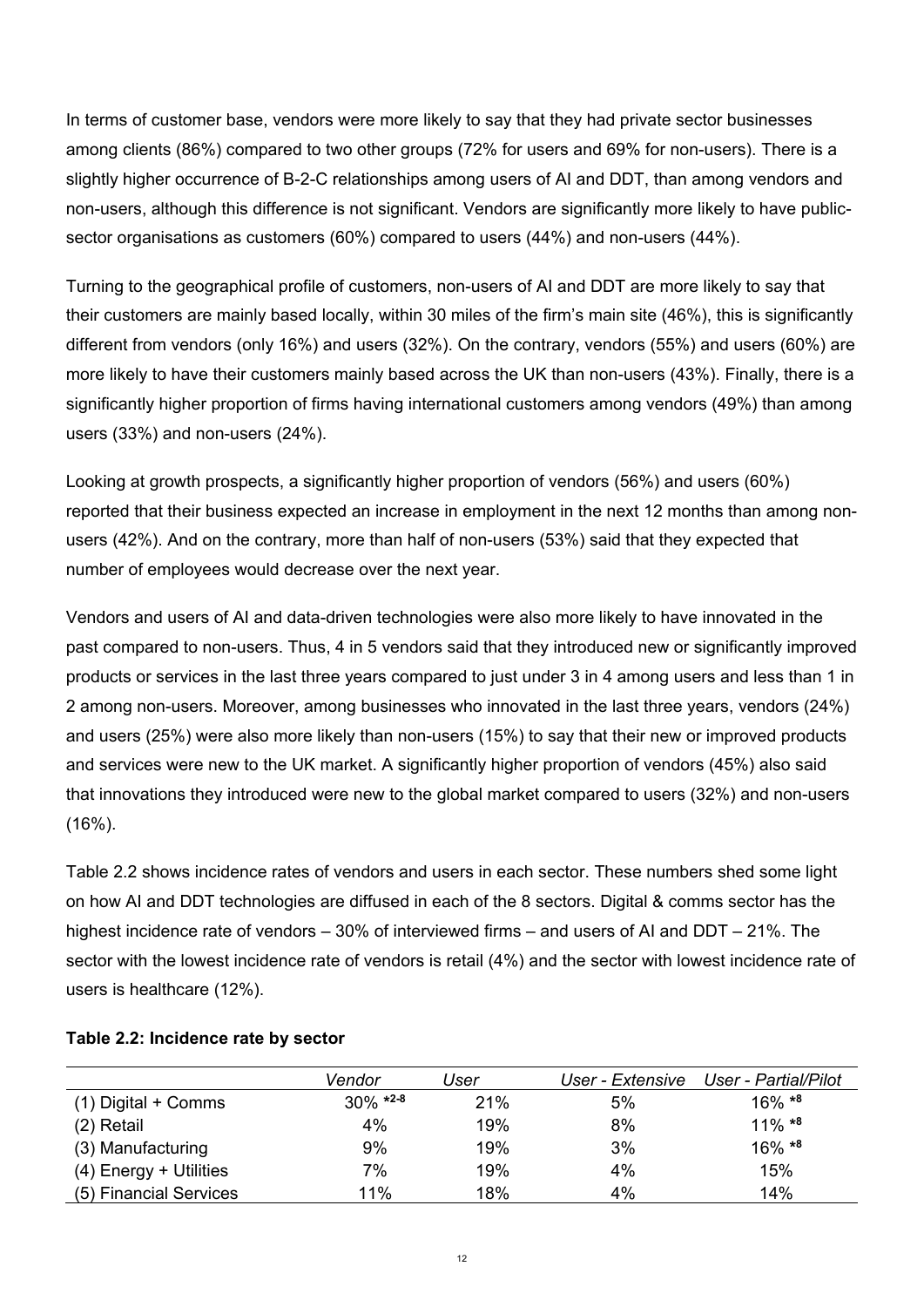|                           | Vendor | User | User - Extensive | User - Partial/Pilot |
|---------------------------|--------|------|------------------|----------------------|
| (6) Transport + Logistics | 9%     | 13%  | 4%               | 9%                   |
| (7) Education             | 7%     | 13%  | 5%               | 9%                   |
| (8) Healthcare            | 6%     | 12%  | 10%              | 2%                   |
|                           |        |      |                  |                      |
| Total                     | 10%    | 17%  | 5%               | 12%                  |

Base: all firms (965 obs.) – Digital + Comms (128), Retail (184), Manufacturing (235), Energy + Utilities (27), Financial Services (47), Transport + Logistics (96), Education (134), Healthcare (114).

Rates represent proportion (occurrence) of each category (vendor/ user) in the sector. 'User-Extensive' category includes all firms who deployed extensively AI and DDT in processes or/and in offerings. 'User – Partial/Pilot' includes all firms who deployed AI/DDT in some processes and offerings or currently piloting one or more data-driven projects. When a firm is simultaneously an extensive user and partial user / piloting, it is classified as an extensive user.

\*Statistical significance at 95%: \*2 – significantly higher compared to Retail, \*3 - significantly higher compared to Manufacturing, …, \*8 – significantly higher compared to Healthcare.

As well as looking at the proportion of AI users in a sector, we can also consider the variation between sectors in terms of the extent to which users deploy this technology. This is illustrated by Figure 2.2. While the overall incidence rate of Users is the lowest in healthcare, the occurrence of firms that extensively deployed AI and DDT is the highest in this sector (10%). Therefore, in healthcare, there are relatively few users of AI/DDT, but organisations that do use the technology are more likely to do so extensively. Retail is in second place (8%) for incidence rate of extensive users, with other sectors having similar levels around average 4-5%. Meanwhile, the digital & comms and energy & utilities<sup>[3](#page-12-0)</sup> sectors have the highest proportion of firms partially deploying AI/DDT in some processes and offerings of the business or piloting one or several projects. Manufacturing and financial services sectors have also high incidence rates of firms with partial deployment or pilots of AI/DDT.

<span id="page-12-0"></span><sup>&</sup>lt;sup>3</sup> In Energy & Utilities the number of interviewed firms is very low and so this figure should be considered with caution.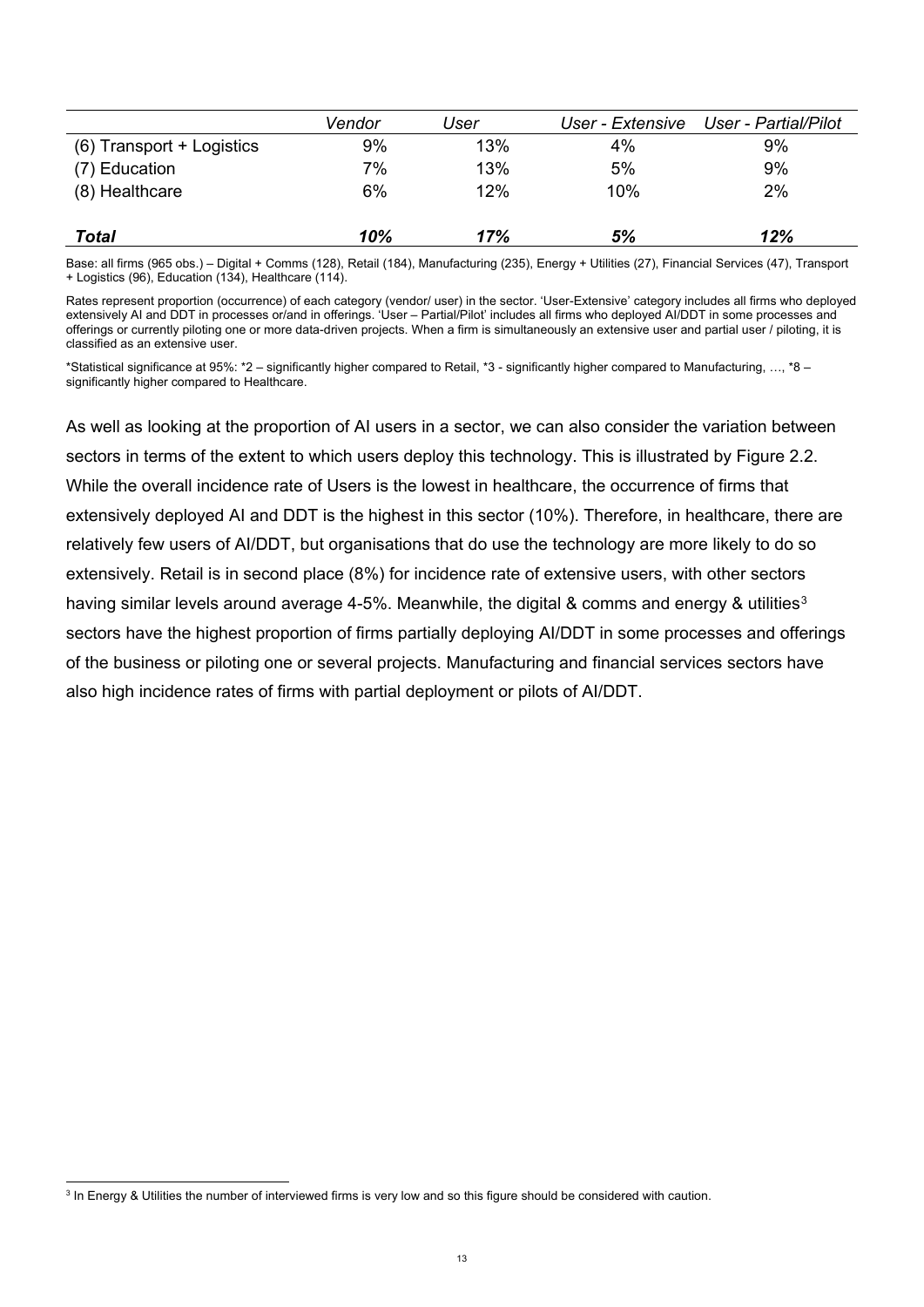#### <span id="page-13-0"></span>**Figure 2.2: Extension of use**



Base: all firms (965 obs.) – Digital + Comms (128), Retail (184), Manufacturing (235), Energy + Utilities (27), Financial Services (47), Transport + Logistics (96), Education (134), Healthcare (114). Rates represent proportion (occurrence) of each category in the sector. 'User-Extensive' category includes all firms who deployed extensively AI and DDT in processes or/and in offerings. 'User – Partial/Pilot' includes all firms who deployed AI/DDT in some processes and offerings or currently piloting one or more data-driven projects. When a firm is simultaneously an extensive user and partial user / piloting, it is classified as an extensive user.

The next sections of this report look at each of these three main categories (vendors, users and non-

users) in turn, in terms of their use of AI and data-driven technologies, barriers constraining adoption and further development.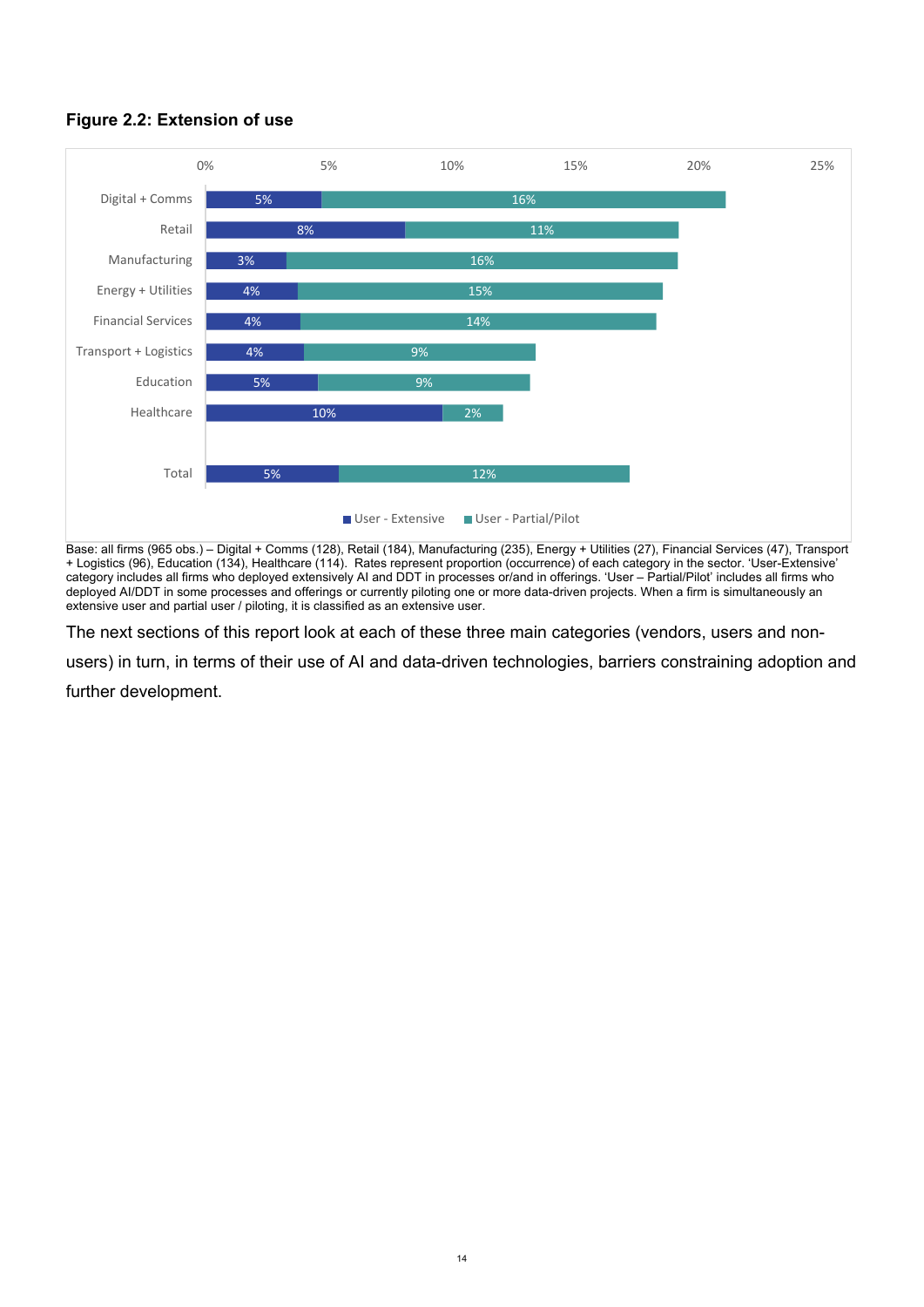# <span id="page-14-0"></span>*3 Vendors of AI and data-driven technology*

### <span id="page-14-1"></span>**Customers**

In terms of the type of customers which vendors of AI and DDT supply, 83% of vendors say that they provide AI and DDT systems to private sector businesses and 54% supply the public sector. Charities and third sector organisations are also important purchasers of AI and DDT with 35% of vendors having this type of organisation in their customer base. The 'Other' category covers mainly individuals and organisations with hybrid ownership structure (Figure 3.1).



#### <span id="page-14-2"></span>**Figure 3.1: Customers by type**

Base: Vendors of AI and data driven systems (101 obs.)

Vendors provide AI and DDT to be used in a range of different business functions (Figure 3.2). More than half of vendors say that AI and DDT they provide to clients are for use in service operations (such as operations optimisation, predictive service and intervention) or product and service development (56% and 50% respectively). Customer services, marketing and sales and R&D are the next most common uses of the technology provided by surveyed vendors. Overall, Figure 3.2 illustrates that AI and DDT penetrates all spheres of business.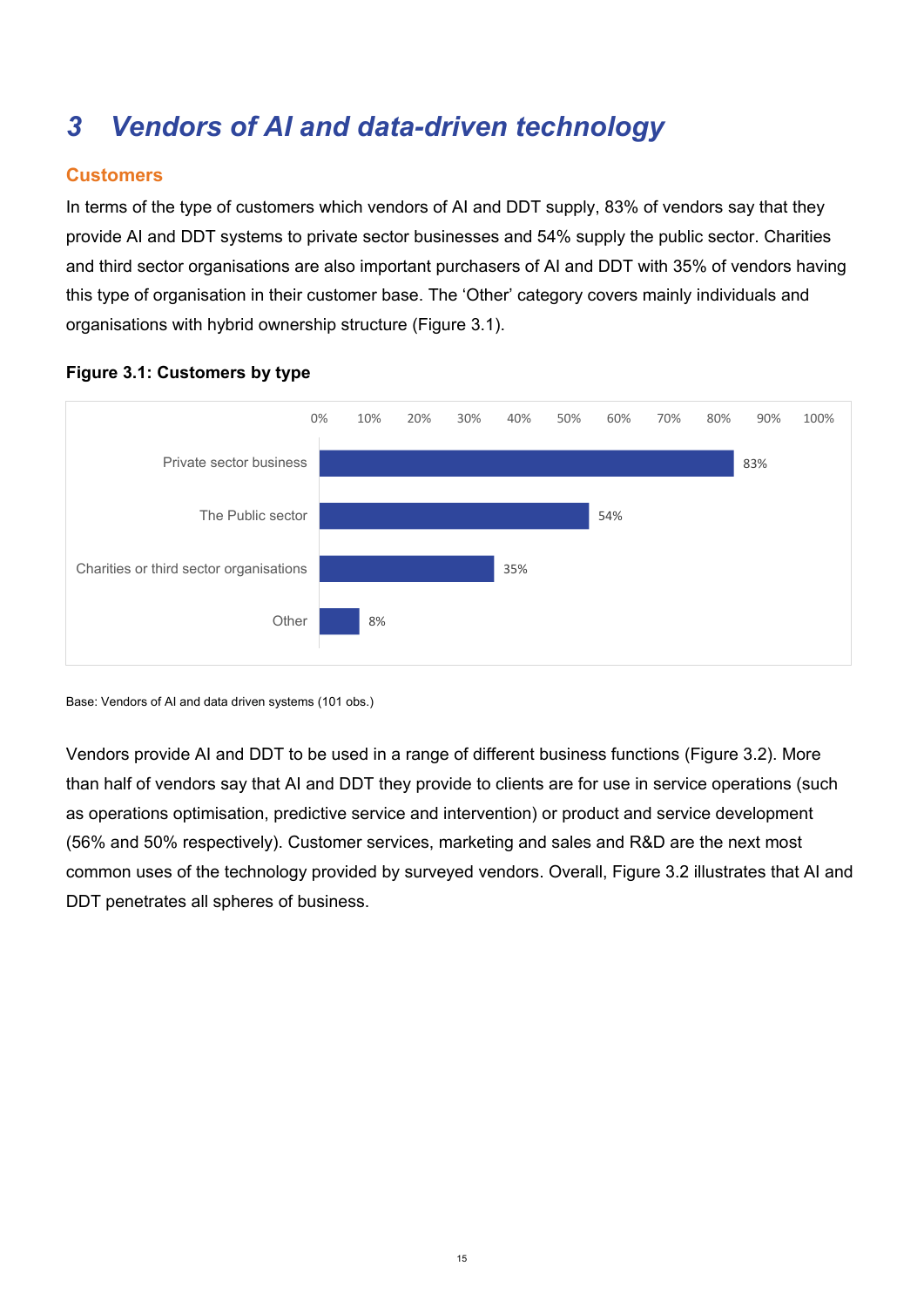

### <span id="page-15-0"></span>**Figure 3.2: Business functions for which AI and DDT are supplied**

Base: Vendors of AI and data driven systems (101 obs.)

### <span id="page-15-1"></span>**AI capabilities**

Vendors use a range of advanced AI capabilities to build DDT. The survey asked about nine AI capabilities (Figure 3.3). The most frequently cited are Machine learning (ML – 33%), big data analytics (31%) and data-driven profiling (30%), followed by image recognition / video processing (27%) and virtual agents / artificial conversational interfaces (25%). Typically, a vendor would use at least two different AI capabilities in the list (55% of respondents). About two fifths of respondents say that they use more than three (38%) and 6% of vendors use five or more different AI capabilities.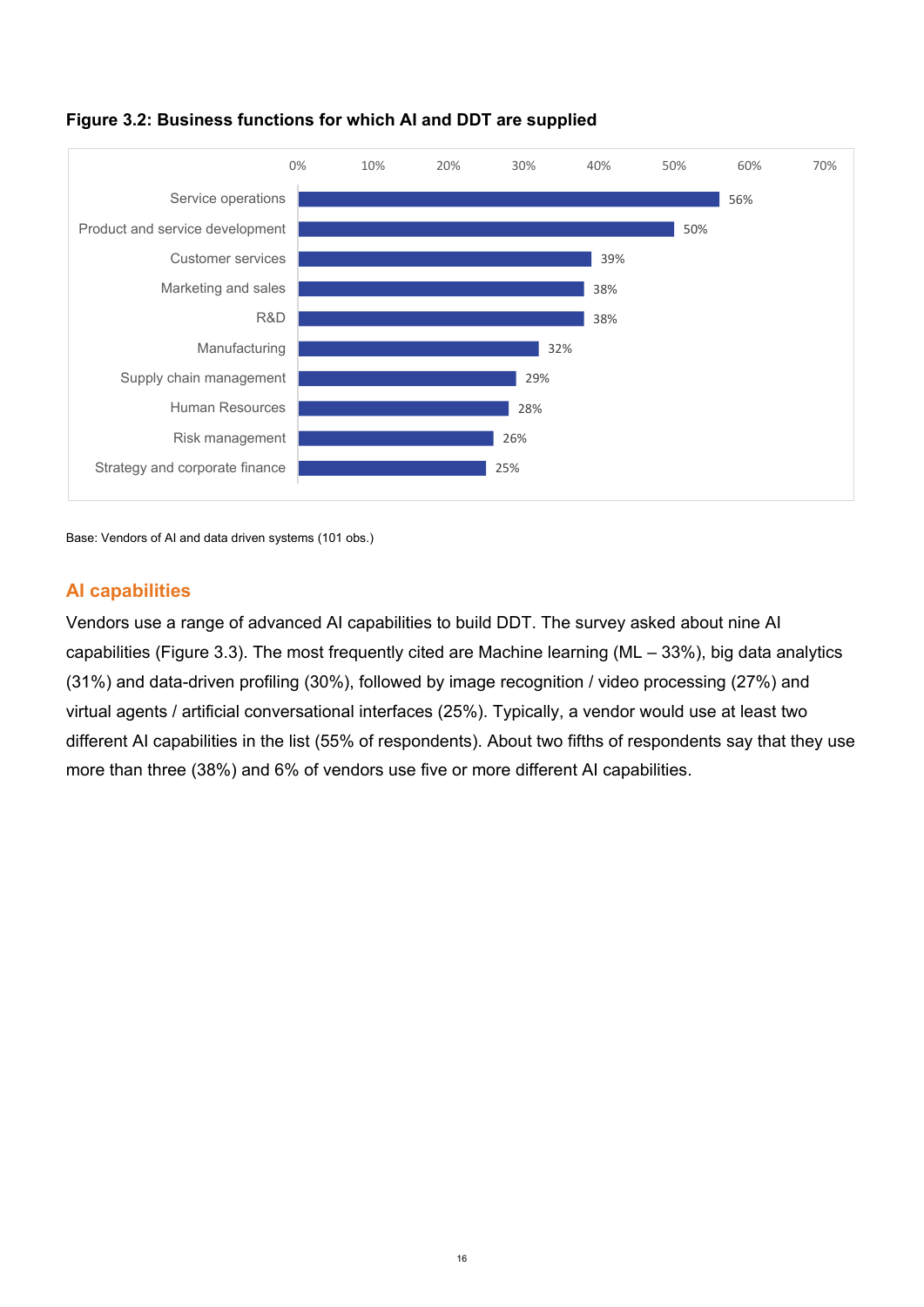<span id="page-16-0"></span>



Base: Vendors of AI and data driven systems (101 obs.).

Respondents who said "don't know" or "none of the above" are not shown.

For each AI capability, respondents were asked when they first introduced it. The results show that most of these technologies have been used by these vendors for more than three years (Table 3.1). Although samples are small here, virtual agents and chat bots (artificial conversational entities) are more recent introductions where they are being used.

#### <span id="page-16-1"></span>**Table 3.1: How long in use**

|                                                      | Less than 1 | 1-3 years | More than 3 |
|------------------------------------------------------|-------------|-----------|-------------|
|                                                      | year        |           | years ago   |
| Big data analytics                                   |             | 46%       | 54%         |
| Data-driven profiling                                | 15%         | 35%       | 50%         |
| Natural language processing and generation           | 20%         | 38%       | 41%         |
| Image recognition and video processing               | 16%         | 33%       | 51%         |
| Machine learning                                     | 6%          | 40%       | 54%         |
| Deep learning (artificial neural networks)           | 19%         | 22%       | 59%         |
| Virtual agents or artificial conversational entities | 51%         | 27%       | 18%         |
| Robotics, robotic process automation, and decision   | 6%          | 25%       | 62%         |
| management                                           |             |           |             |
| Robotics and autonomous vehicles or systems          |             | 21%       | 60%         |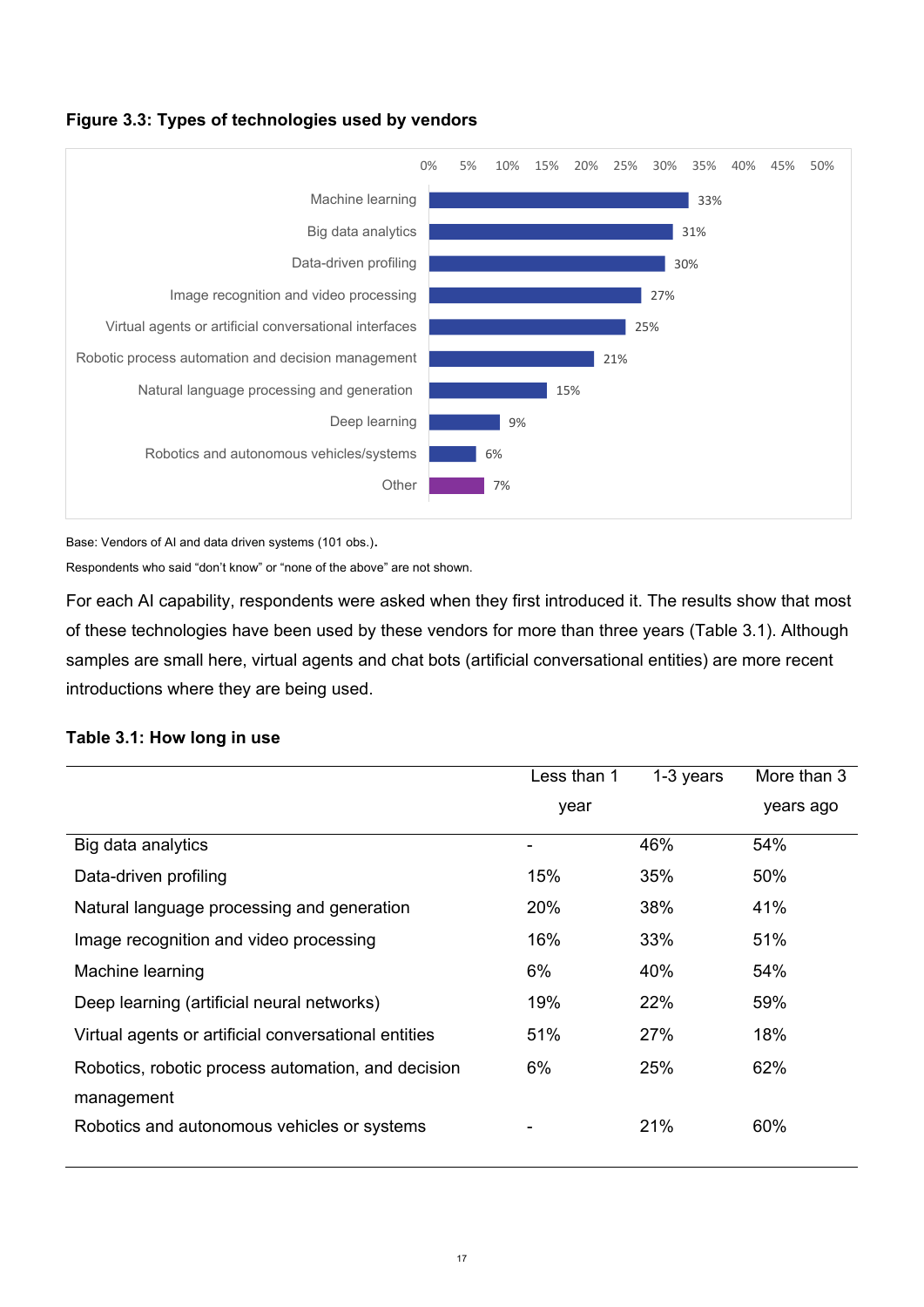Base: Vendors of AI and data driven systems using each feature: big data analytics (31), data-driven profiling (31), Natural language processing and generation (18), Image recognition and video processing (26), Machine learning (32), Deep learning (9), Virtual agents or artificial conversational entities (28), Robotics, robotic process automation, and decision management (21), Robotics and autonomous vehicles or systems (6).

#### <span id="page-17-0"></span>**Issues and concerns when building and delivering AI and DDT**

The major concerns that vendors experience when building and delivering AI and DDT to their customers are related to resource constraints: in human capital, funding and time. The lack of skilled staff (both internal and external) is the greatest area of concern amongst vendors. Of these, around 20% specifically report that they struggle to find suitably skilled staff, a finding which reflects the results of another recent report<sup>[4](#page-17-1)</sup> which found that 49% of firms using or developing AI were affected by a lack of candidates with technical skills. One respondent mentioned that 'their current income doesn't enable them to recruit to the level they would like to in order to fully achieve what customers are asking for'. Another frequent issue related to skills refers to customers' understanding of AI: first at the stage of formulating of their needs and then in terms of expectations and understanding the meaning of AI output. Some customers need time to embrace technology. Regarding financial constraints, several vendors mention the need for funds or working capital as a concern, or described issues related to clients' budgets. One vendor underlined that their business cannot afford to upgrade to new systems.

Another category of concerns relates to the accuracy of AI algorithms, data and security. Only few respondents mention lack of demand as a concern. Interestingly, 8% of vendors say that they outsource AI and DDT building to other providers.

Among the concerns not listed (appearing under "other", vendors also report a need for better engagement with data, better quantity and quality of data, and better automation of the processing of inputs. Other concerns mentioned by vendors relate to communication: vendors mention understanding of customers needs, dealing with 'overblown' expectations, and difficulty in communications when a third party is involved. Another difficulty mentioned relates to slow and resource-intensive procurement processes. Finally, vendors also mention the insufficient maturity of some sectors: for example, commenting that UK manufacturing is lagging behind in terms of automation and DDT compared to international peers (US, EU) and that some AI and DDT applications are out of scope for small businesses.

-

<span id="page-17-1"></span><sup>4</sup> Dabhi, K. et al. (2021). 'Understanding the UK AI labour market: 2020', research carried out on behalf of the Department for Digital, Culture, Media & Sport (DCMS) by Ipsos MORI, May 2021, Available at [https://www.gov.uk/government/publications/understanding-the-uk-ai-labour](https://www.gov.uk/government/publications/understanding-the-uk-ai-labour-market-2020)[market-2020.](https://www.gov.uk/government/publications/understanding-the-uk-ai-labour-market-2020)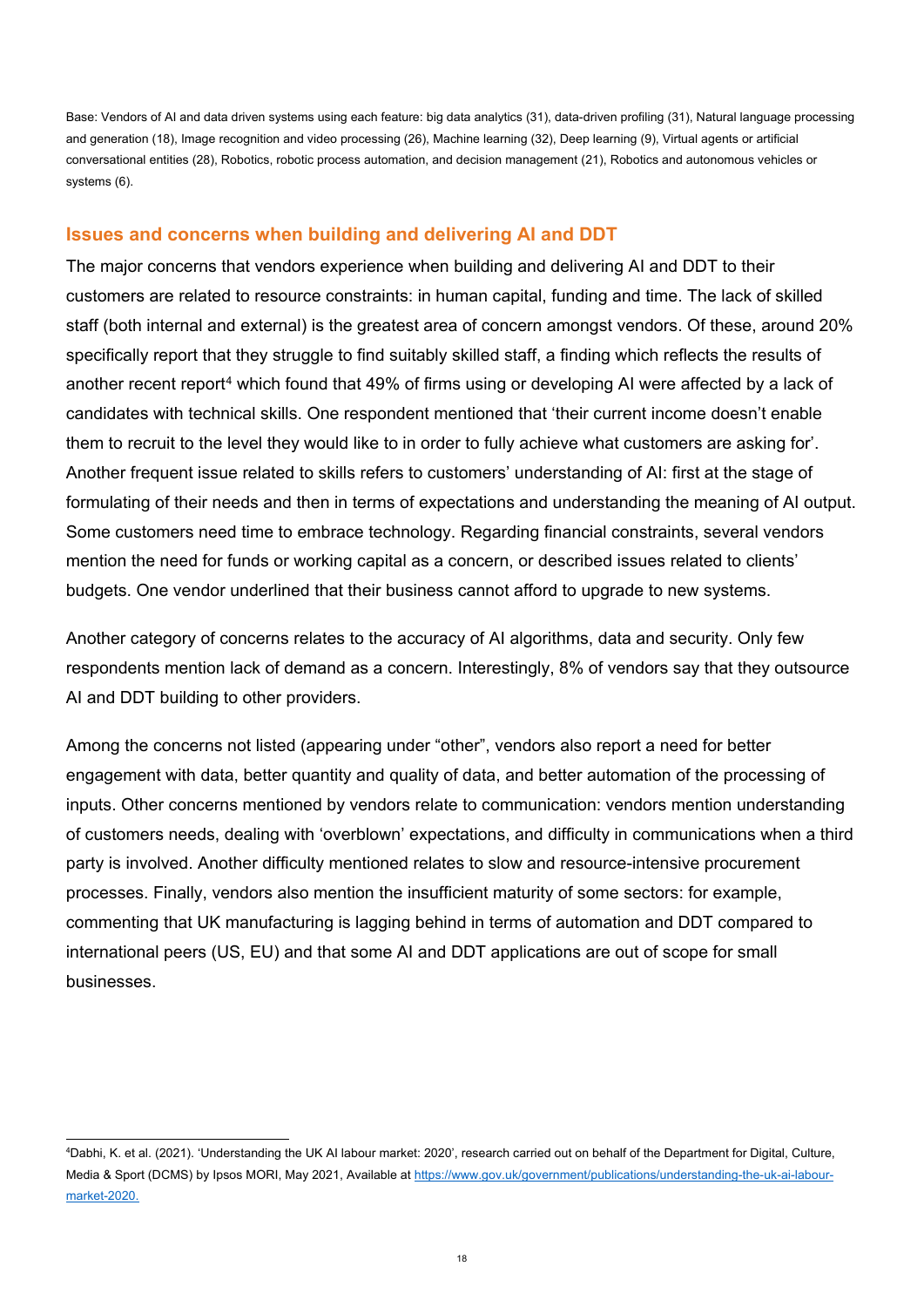<span id="page-18-0"></span>



Base: Vendors of AI and data driven systems (101 obs.).

Respondents who said "don't know" or "prefer not to say" are not shown.

#### <span id="page-18-1"></span>**Data**

Vendors use a combination of different sources of data to feed into their data-driven systems (Figure 3.5). The most frequently cited sources are 'data collected by the product in its operations' and 'data collected by the customer': 63% of respondents use each of these sources. 'Data provided by partners and collaborators' is used by approximatively half (49%) of DDT vendors. Open source and public sector data are also important data sources (29% and 23% of respondents make use of these). Data purchased from data vendors is used by 19 per cent of respondents. Overall, about three-quarters (72%) of surveyed vendors are using at least two different sources of data and about half (52%) use three or more.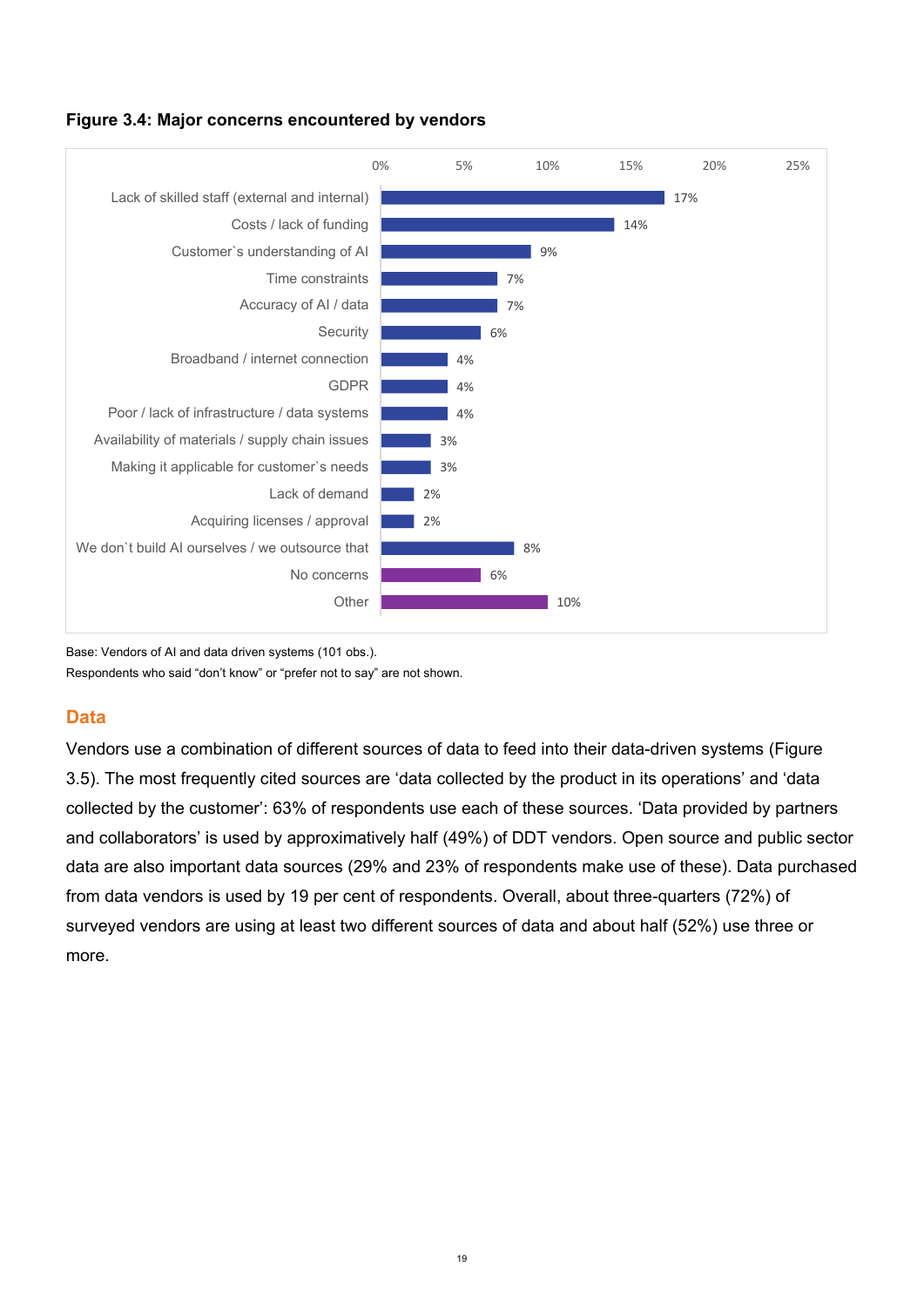#### <span id="page-19-0"></span>**Figure 3.5: Data sources that feed into DDT**



Base: Vendors of AI and data driven systems (101 obs.).

Respondents who said "don't know" or "none of the above" are not shown.

The use of different data sources is also reflected in responses to the question 'Which, if any, of the following data-related factors limit your development of Al and data driven applications?' (Figure 3.6, blue bars). The results show that the most cited limiting factor is the fragmentation of data across different data sources (58% of interviewed vendors). Considering the importance of data collection by customers, it is no surprise that lack of skills among customers in how to deal with data is the second most cited limiting factor (56% of respondents). Poor data quality is mentioned by almost half of vendors. Other data concerns – such as cost, lack of historical data, compliance and ownership issues, as well as unclear regulation – although less frequently mentioned, still represent important impediment to the development of AI and DDT from vendors' perspective.

When businesses describing multiple limiting factors were asked to select which one of these factors limits development of AI and data driven applications the most (Figure 3.6, orange bars), customers' lack of skills was chosen by the highest proportion (28%) of respondents, with data fragmentation second (19%).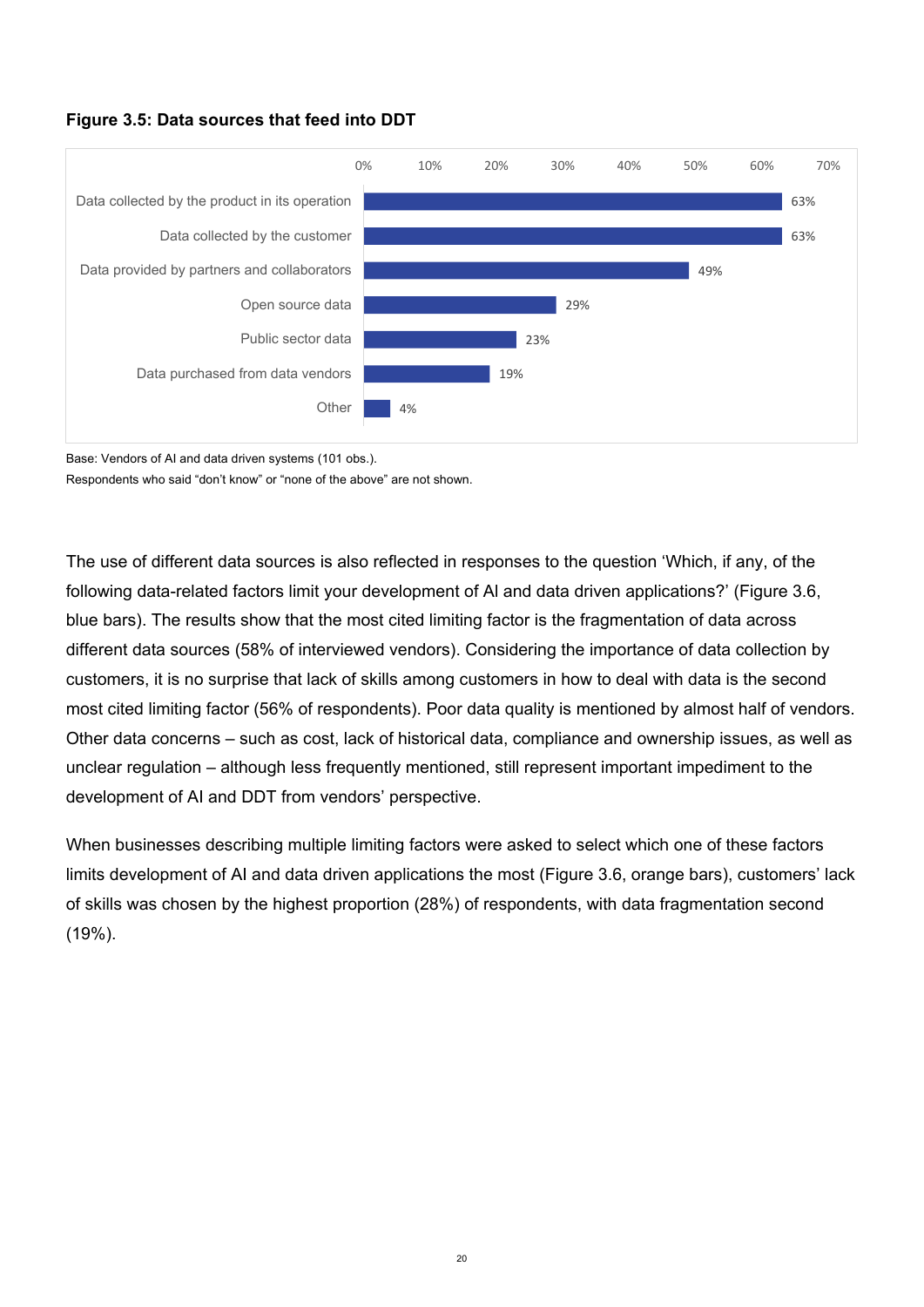

#### <span id="page-20-0"></span>**Figure 3.6: Data-related factors limiting the development of AI and DDT**

Base: for 'limiting factors' (blue bars) - Vendors of AI and data driven systems (101 obs.); for 'the most limiting factors' (orange bars) - Vendors of AI and data driven systems who experienced limits developing AI (71 obs.). Respondents who said "don't know" or "none of the above" are not shown.

Vendors were asked to evaluate their abilities in data collection and management. Figure 3.7 shows that most respondents highly rate their abilities in dealing with data management, storage, quality and having appropriate protocols in place for data protection. 53% of vendors reported that they deal 'very well' with issues related to responsible data storage, GDPR protocols (49%) and ensuring data quality (33%). Vendors reported dealing 'not very well' with issues around harnessing unstructured data (21%) and insufficient data to train AI models (20%). Moreover, Figure 3.7 shows that while the vast majority of vendors feel concerned about responsible data management, protection and quality processes, an important share of vendors feel that other practices are not directly applicable to them. For example, 22% of vendors said that having processes to address bias and discrimination in datasets was not applicable to their activity.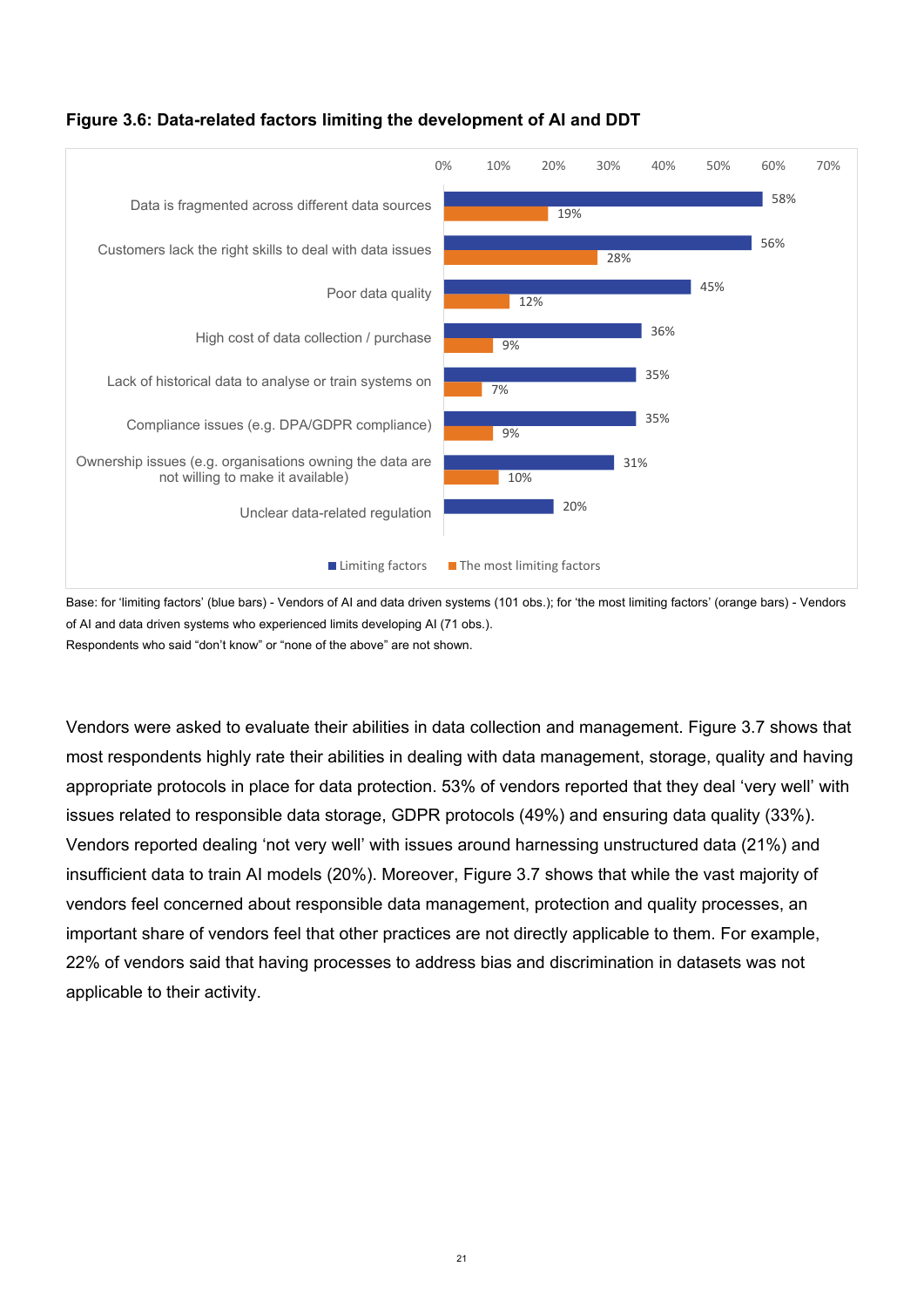#### <span id="page-21-0"></span>**Figure 3.7: Abilities in data collection and management processes**



Base: Vendors of AI and data driven systems (101 obs.).

Firms were asked which datasets they would benefit from better access to. The most frequently cited were datasets held by public sector and government bodies. Equal proportions of respondents also cited datasets held by large technology firms (such as Google, Microsoft of Facebook) and datasets held by some other source. These other sources included data from individual customers and from groups of businesses who share the same customer base, as well as from charities and not-for-profit organisations. Interestingly, almost 1 in 5 AI and DDT vendors do not feel that there are any datasets that their businesses would benefit from better access to.

#### <span id="page-21-1"></span>**Figure 3.8: Datasets**



Base: Vendors of AI and data driven systems (101 obs.).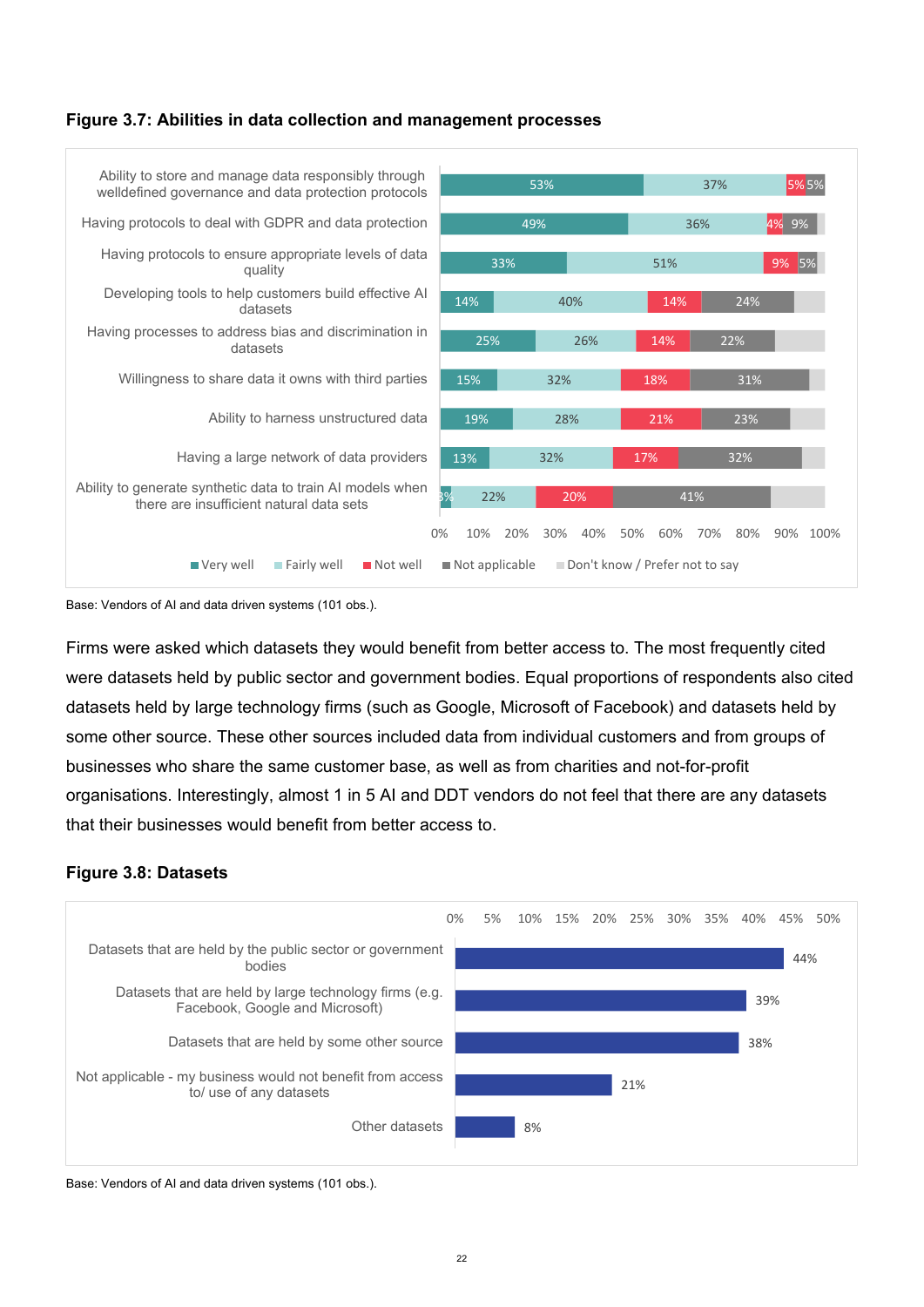#### **Barriers to the development of DDT systems**

When asked about barriers that constrain the development of data-driven systems, more than half of vendors named low levels of digital maturity among customers (Figure 3.9). Competing investment priorities and lack of funds for purchasing or developing technology are also cited by around half of respondents. Around 2 in 5 vendors mentioned lack of skills and difficulty in attracting the right talent. Unclear business cases for further development, challenges relating to accessing quality data, and limited technology capabilities were cited by around 30% of firms. About 1 in 4 mentioned incompatibility with existing equipment or technology. Just under 1 in 5 vendors also identified concerns about negative publicity and uncertainty about interpretation of regulation and legal responsibility. Lack of skills in-house and uncertainty about how to implement appropriate ethical governance, as well as concerns about bias in data or algorithms are a matter of concern for 14-16% of vendors.



#### <span id="page-22-0"></span>**Figure 3.9: Barriers limiting the development of AI and DDT**

Base: for 'barriers' (blue bars) - Vendors of AI and data driven systems (101 obs.); for 'the most limiting barrier' (orange bars) - Vendors of AI and data driven systems who have listed barriers limiting the development of AI and data-driven applications (76 obs.). Respondents who said "don't know" or "none of the above" are not shown.

Among AI and DDT vendors who encountered any of the barriers, more than one in four said that lack of funds was the most constraining, while low levels of digital maturity among customers were cited by 1 in 5 vendors as the most limiting barrier.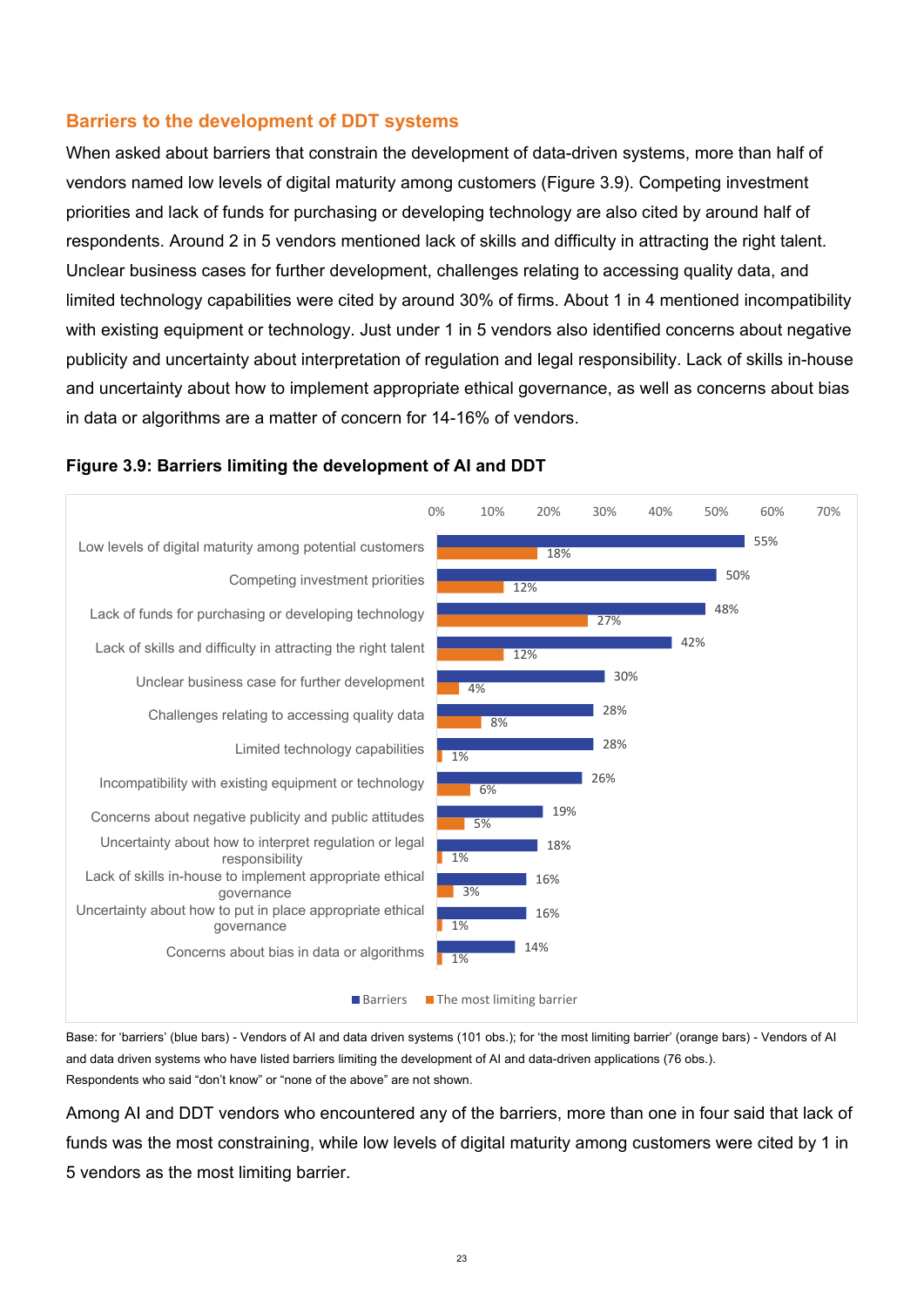Most vendors said that they would find additional support for further of development AI and DDT useful (Figure 3.10). Among the given options, increased availability of employee training in how to use datadriven technologies and AI was thought to be useful by the largest share of vendors (73%). Other frequently cited types of support were enhanced tax relief for investments in AI and DDT (69%), subsidised or free legal (68%) and technical support (64%), as well as additional legal guidance on data collection, using and sharing (62%).

#### 50% 51% 53% 55% 62% 64% 68% 69% 73% 30% 32% 37% 32% 27% 21% 21% 19% 17% 20% 16% 11% 13% 11% 15% 11% 12% 10% 0% 10% 20% 30% 40% 50% 60% 70% 80% 90% 100% Improving datarelated regulation Increasing data accessibility by investing in core national datasets and data sharing frameworks Giving businesses more information about the value of their internal business data and the data of other organisations Campaigns to improve public trust in datadriven technologies and AI Additional legal guidance on what businesses are allowed to do in collecting, using, and sharing data Subsidised or free technical support for data-driven and AI projects Subsidised or free legal support on how to interpret regulation Enhanced tax relief for investments in AI and data driven technologies Increased availability of employee training in how to use datadriven technology and AI  $\blacksquare$  We would find this useful  $\blacksquare$  We would not find this useful  $\blacksquare$  Don't know

#### <span id="page-23-0"></span>**Figure 3.10: Useful support**

Base: Vendors of AI and data driven systems (101 obs.).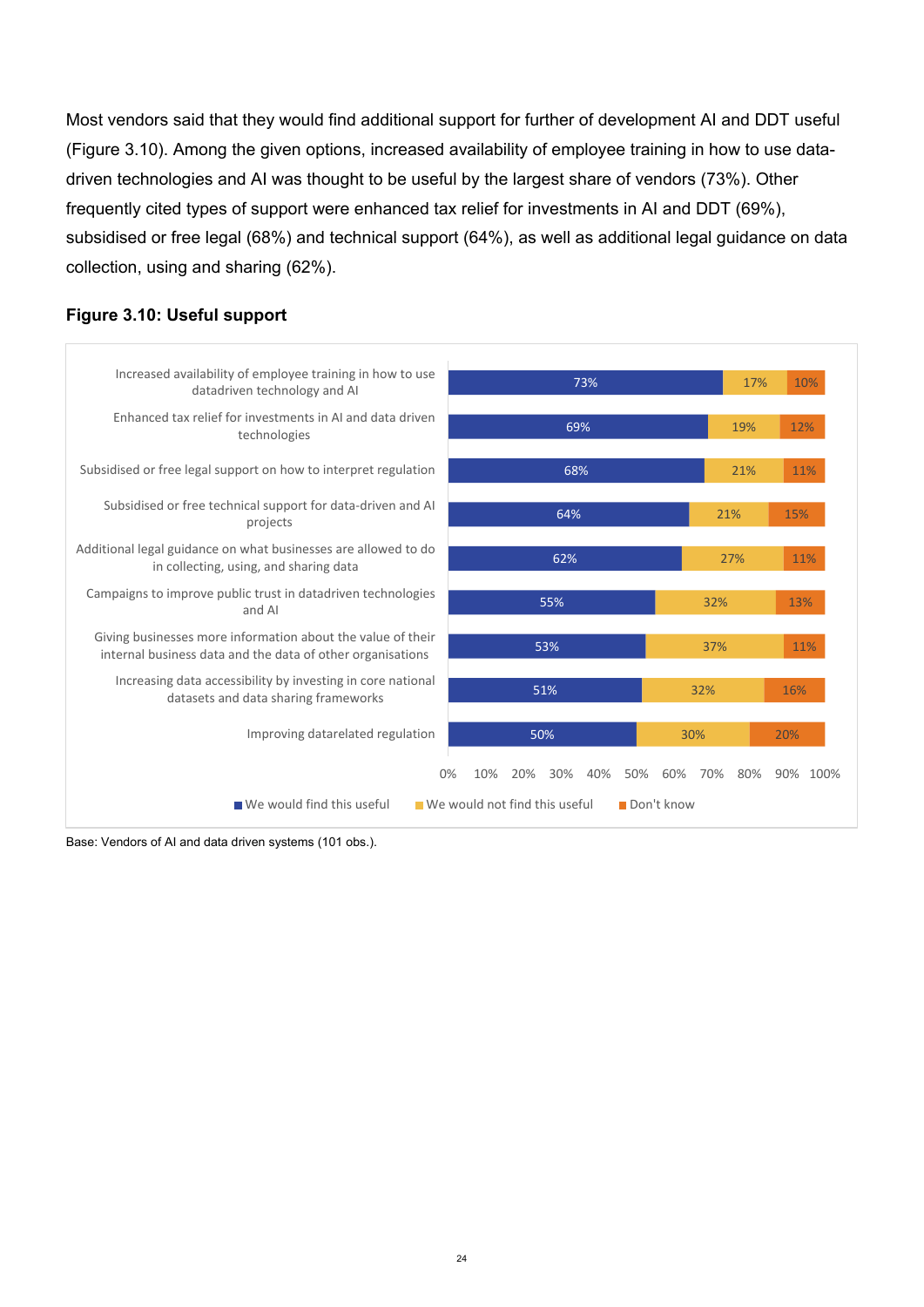# <span id="page-24-0"></span>*4 Users of AI and data-driven technology*

### <span id="page-24-1"></span>**Extent of use**

Figure 4.1 illustrates the broad range of functions in which DDT is used by businesses. More than half of AI and DDT users say that they use these systems in marketing and sales or for adding new features or significant improvement of existing products and services (51% each). This is in line with previous evidence suggesting that AI's potential value impact is greatest in marketing and sales<sup>[5](#page-24-3)</sup>. Two in five firms use AI and DDT in service operations (such as automated service operations, operations optimisation, predictive service and intervention) and customer services. Results also indicate that AI and DDT are important for digitally enabled innovation: more than one third of firms use AI and DDT for R&D (38%) and to develop entirely new products and services (35%). One in three firms use DDT in supply chain management. AI applications are also seen in human resources management, manufacturing (such yield optimisation or predictive maintenance), strategy and corporate finance, and risk management (such as risk modelling or fraud/debt analytics).



#### <span id="page-24-2"></span>**Figure 4.1: Business functions AI and DDT are used in**

Base: Users of AI and data driven systems (176 obs.). Respondents who said "don't know" or "prefer not to say" are not shown.

<span id="page-24-3"></span> <sup>5</sup> Chui, M. et al. (2018). "Notes from the AI frontier: Insights from hundreds of use cases", McKinsey Global Institute Discussion Paper, April 2018. Available at[: https://www.mckinsey.com/featured-insights/artificial-intelligence/notes-from-the-ai-frontier-modeling-the-impact-of-ai-on-the](https://www.mckinsey.com/featured-insights/artificial-intelligence/notes-from-the-ai-frontier-modeling-the-impact-of-ai-on-the-world-economy)[world-economy.](https://www.mckinsey.com/featured-insights/artificial-intelligence/notes-from-the-ai-frontier-modeling-the-impact-of-ai-on-the-world-economy)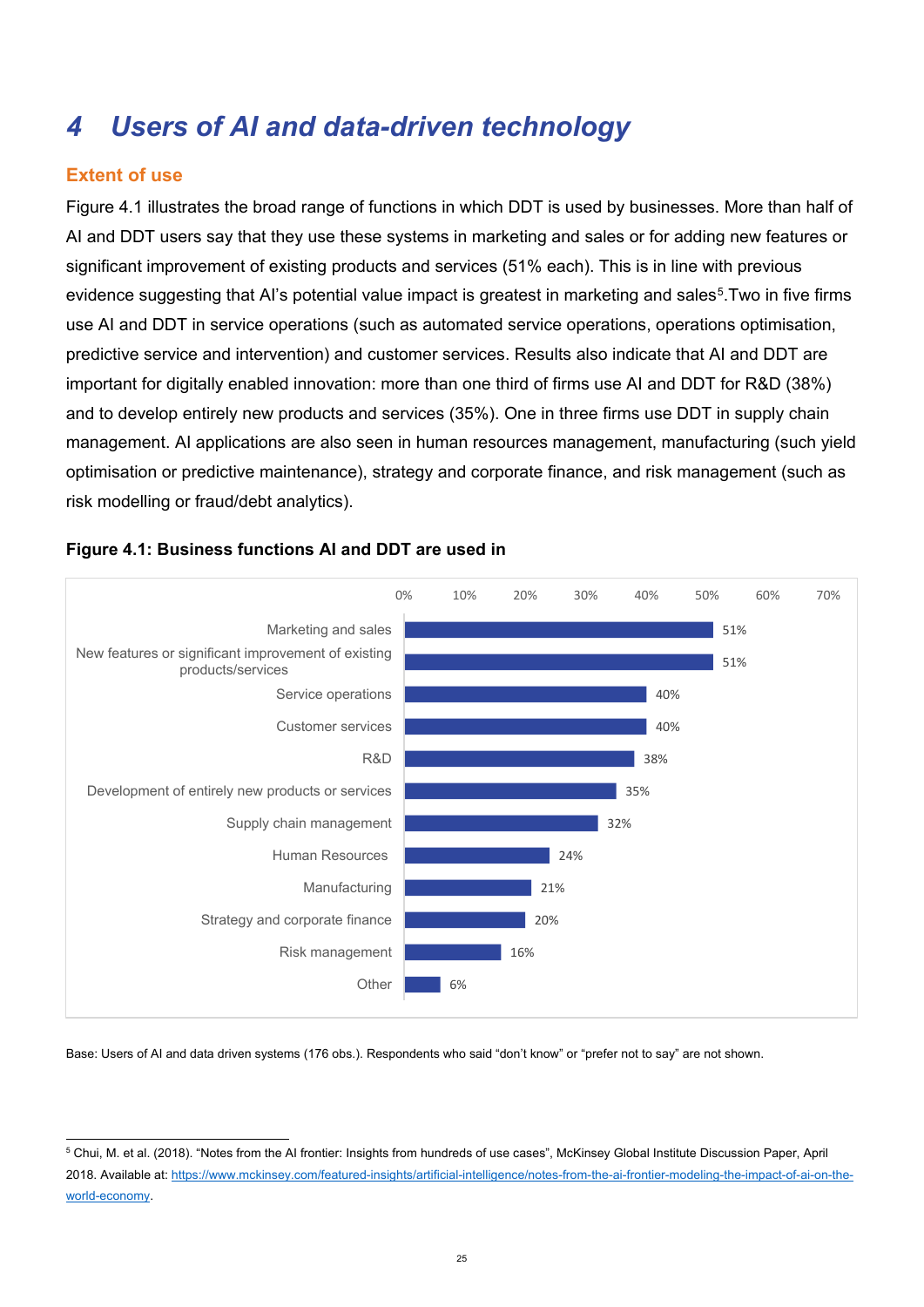Four in five (80%) users of AI and DDT use these technologies in at least two of the 11 business functions mentioned above. Typically, a user of AI and DDT would use them in at least 3 business functions and around one in three use AI systems in five and more functions.

Among businesses who use AI and DDT for product/service development, 81% said that the resulting innovation would be at least new to the business (69% when only new to the business). Around 1 in five innovating firms would say that AI/DDT enable them to produce products/services new to the UK market, and 14% say that these products will be new to the global market.



<span id="page-25-0"></span>

Base: Users of AI and data driven systems who use AI and DDT for product development (entirely new or significantly improved existing products/services – 98 obs.). Categories are not mutually exclusive: firms may simultaneously report innovation new to the business, to the UK or to the global market.

#### <span id="page-25-1"></span>**Barriers**

When asked about barriers that constrain their use of data-driven systems, more than 2 in 5 firms using AI and DDT named lack of funds for purchasing or developing technology (Figure 4.3). Limited technology capabilities were equally frequently cited (43%). Around 1 in 3 respondents mentioned competing investment priorities, low level of digital maturity among customers and incompatibility with existing equipment as barriers. While lack of skills, both internal and external, and unclear business case for further development was cited by just under 30% of firms. About 1 in 4 mentioned challenges relating to accessing quality data, and just under 1 in 5 AI and DDT users identified a lack of skills in-house to implement appropriate ethical governance and uncertainty about interpretation of regulation and legal responsibility.

Among AI users who encountered more than one of these barriers, lack of funds was most often seen as the most constraining factor. Competing investment priorities (15%), low levels of digital maturity (12%) and unclear business case for further development (11%) are the next most cited major barriers to use of AI and DDT. Lack of skills and incompatibility with existing equipment share the fifth place (9%) followed by limited technical capabilities (8%). Interestingly, the 'top-3 barriers' of users of AI is quite close to the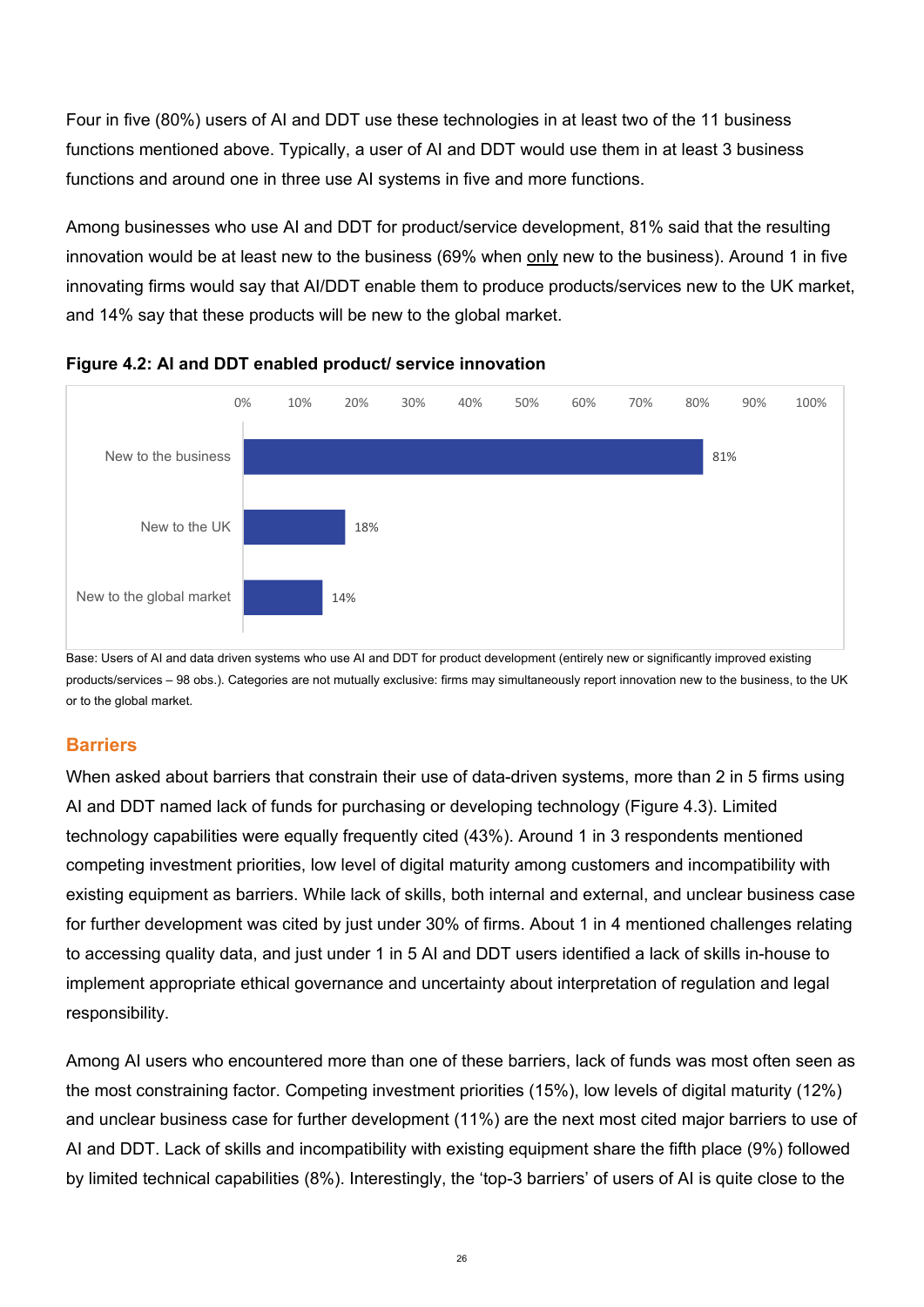'top-3' of technology vendors (Figure 3.9). However, lack of skills, difficulties with recruitment and challenges in accessing quality data are more often identified as limitations by technology vendors than by technology users.



#### <span id="page-26-0"></span>**Figure 4.3: Barriers limiting the use of AI and DDT**

Base: for 'barriers' (blue bars) - Users of AI and data driven systems (176 obs.); for 'the most constraining barrier' (orange bars) - Users of AI and data driven systems who have listed barriers limiting the development of AI and data-driven applications (127 obs.) Respondents who said "don't know" are not shown.

Figure 4.4 shows how perceptions of barriers to AI use vary with business size. A significantly higher share of small firms (49%) said that lack of funds was constraining their use of AI/DDT compared to medium and large firms (30%). In contrast, larger firms are more likely to report encountering issues relating to the lack of skills to implement ethical governance, and uncertainty about how to interpret regulation. However, these differences are not significant given the small number of observations, especially for larger firms.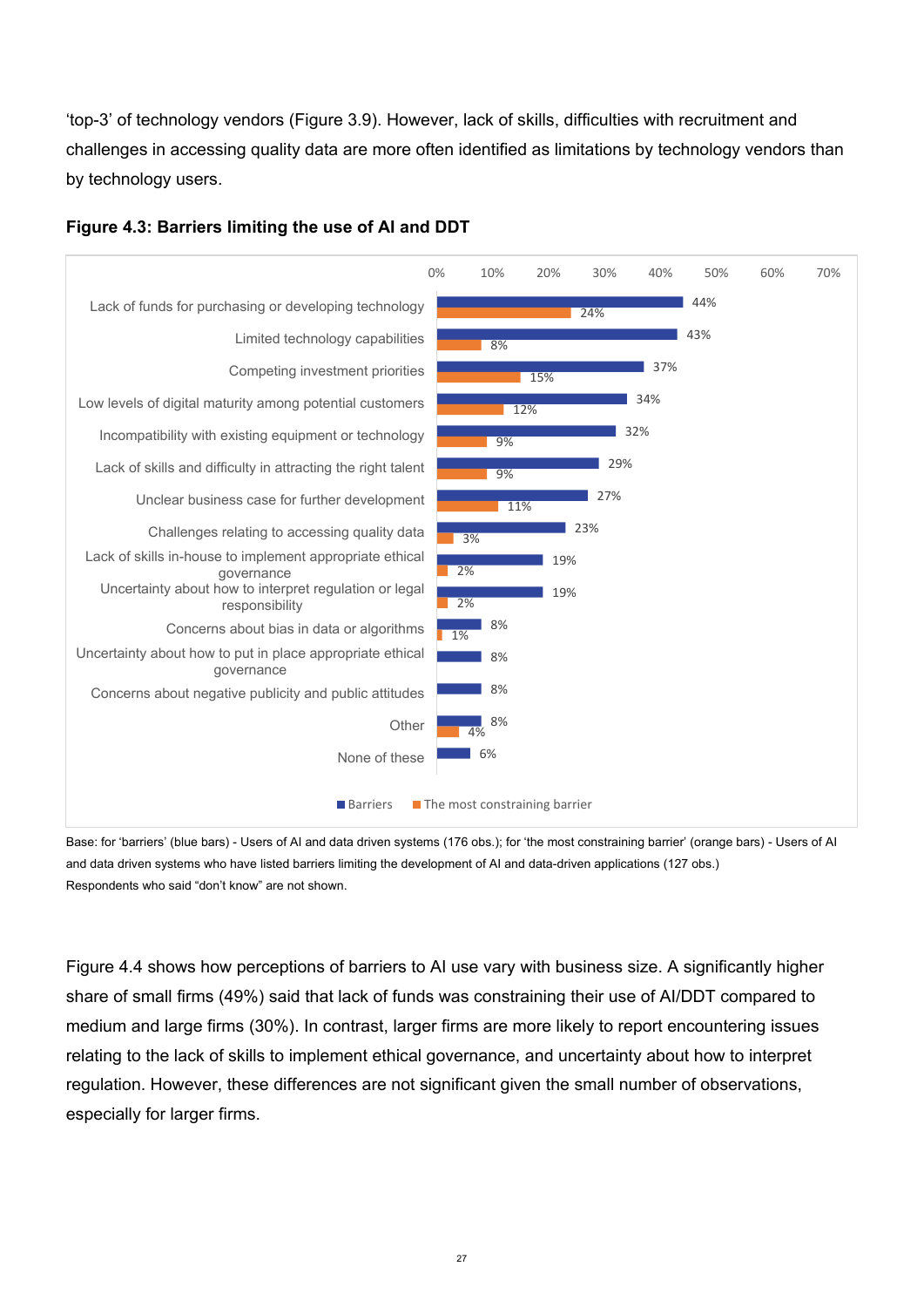

#### <span id="page-27-0"></span>**Figure 4.4: Barriers limiting the use of AI and DDT by size**

Base: Users of AI and data driven systems (176); Respondents who said "don't know" are not shown. \*significantly higher compared to Medium/Large at 95%.

#### <span id="page-27-1"></span>**Data**

Users that reported encountering challenges relating to accessing quality data were asked about the nature of these challenges (Figure 4.5). Most respondents (74%) said that data was fragmented across different data sources. Just under three fifths said that data challenges were related to the lack of skills to deal with data issues. About half of respondents had concerns about data quality. Lack of awareness as to what data is available, high cost of collection or purchasing data, and access to real time data were cited as challenges by nearly 2 in 5 respondents. Around one third of firms encountering data issues said that they were related to compliance issues (such as DPA / GDPR compliance). Lack of historical data to analyse and lack of relevant data all together were reported by around 1 in 3 respondents. Furthermore, ownership issues are also an important concern cited by 18% of respondents.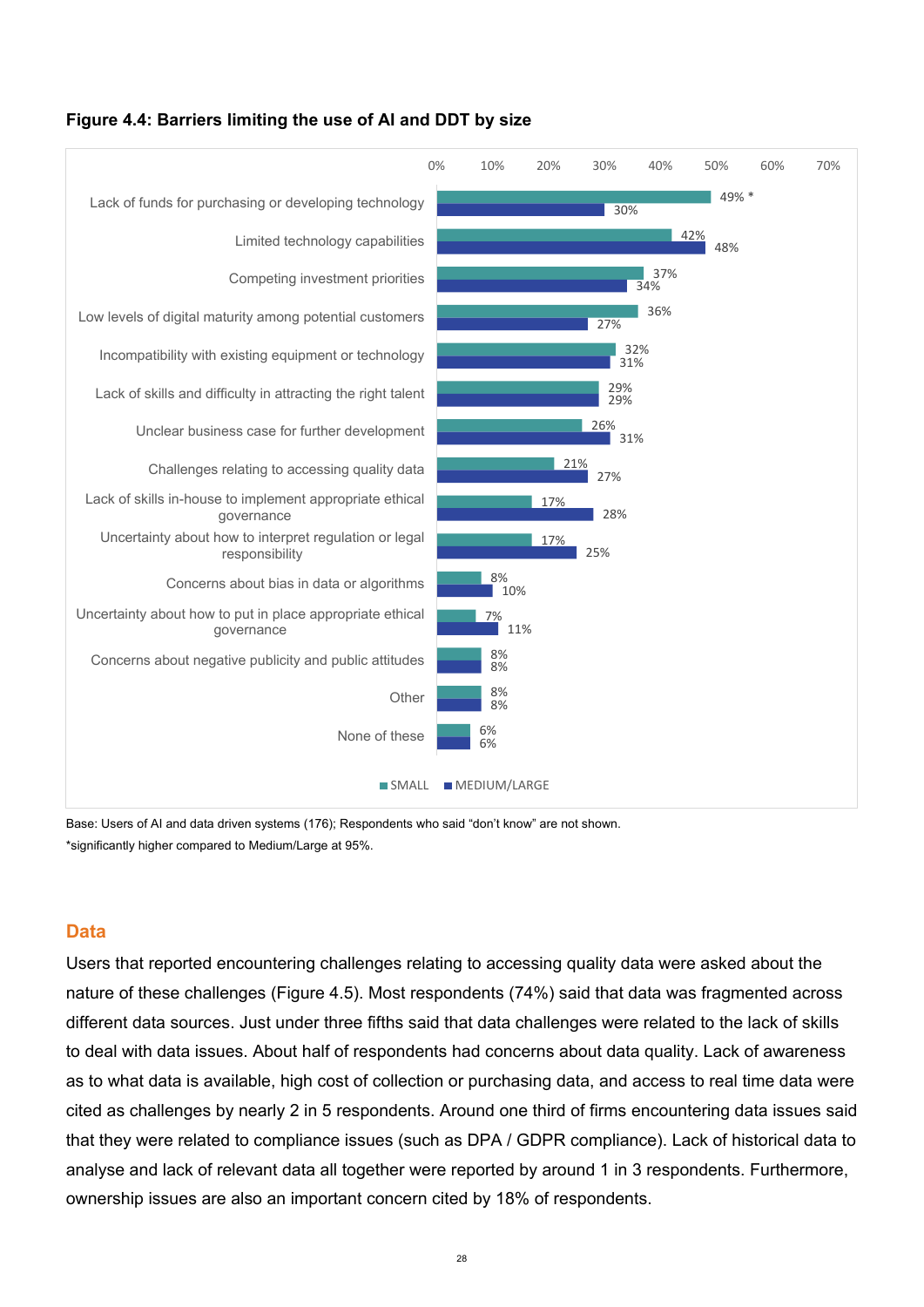#### <span id="page-28-0"></span>**Figure 4.5: Data barriers**



Base: Users of AI and data driven systems having encountered challenges relating to accessing quality data (41 obs.); Respondents who said "don't know" are not shown.

The majority of AI and DDT users rely on internally collected data (84%). One half of firms also said they used data provided by partners or collaborators. Figure 4.6 shows that there are only small differences in use of these data sources between small and medium or large firms. However, there are significant differences in use of open source and public sector data: larger firms are more likely to use these sources compared to small firms. Data purchased by vendors comes in fifth place with slightly higher proportion of medium and large businesses using this source compared to small firms. However, this difference is not significant. Among 'other sources', the most frequently cited is data collected from industry and professional bodies.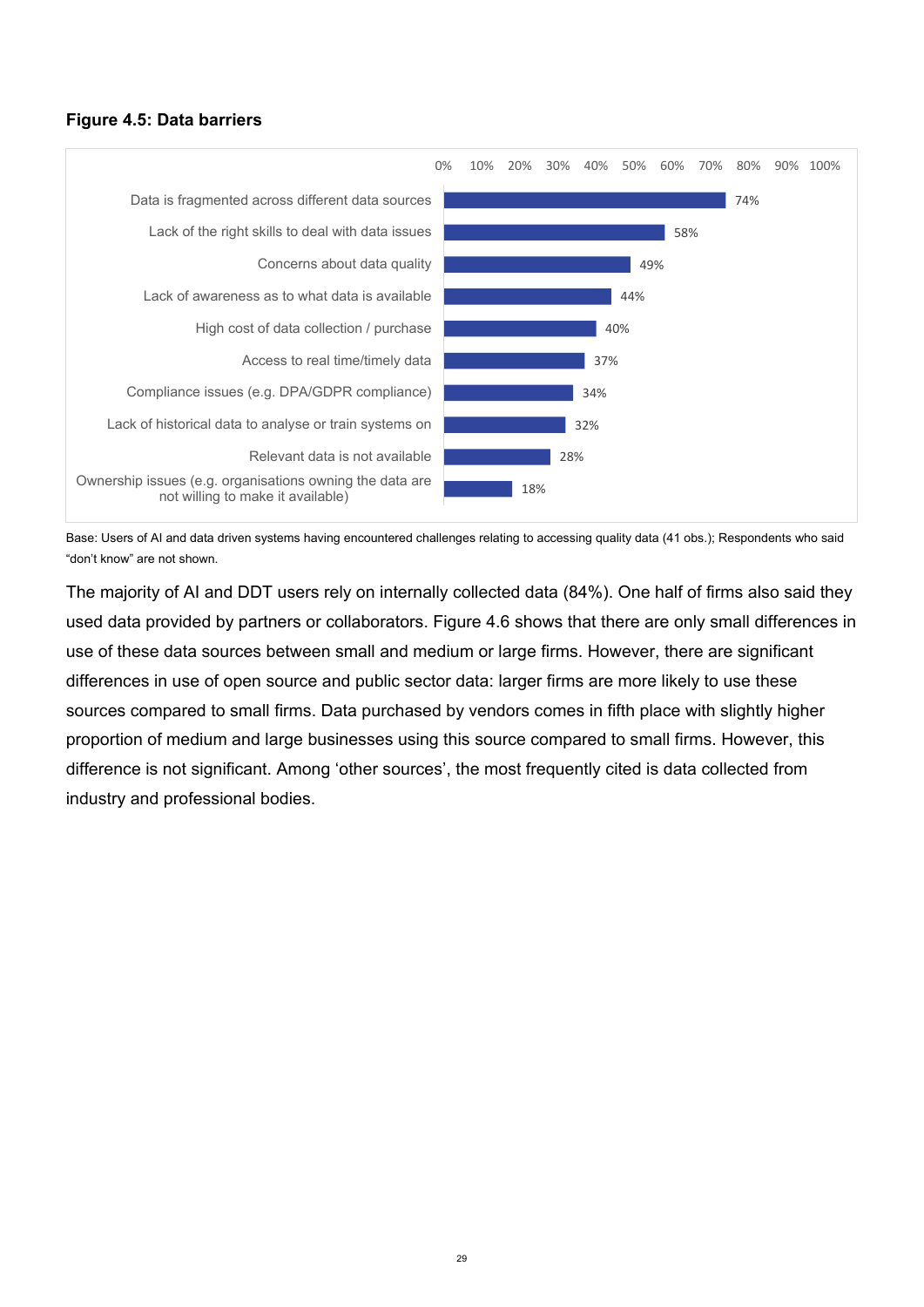#### <span id="page-29-0"></span>**Figure 4.6: Data sources**



Base: Users of AI and data driven systems (176 obs.) – small (109), medium/large (67). Respondents who said "don't know" are not shown. \*significantly higher compared to small at 95%.

Overall, around 3 in 5 AI and DDT users rely on at least 2 different data sources from the five listed above to feed into their systems (58%). Only one third of users rely only on one data source: around 2 in 5 use three or more data sources and 17% use four or more.

Scaling and development of AI and DDT necessitate some core practices and processes to be put in place, particularly around data collection and management. Users of AI/DDT are confident in their data collection and management processes (Figure 4.7). Almost 9 in 10 firms estimate having good data storage and responsible management through well-defined governance and data protection protocols, and almost half of firms (47%) believe that they are doing 'very well' in this domain, with only 6% of AI/DDT users saying that they do not do well in this respect. Similarly, most respondents said having well-defined governance processes in place to deal with key data-related decisions (80%) with 41% having 'very good' abilities and only 10% reporting not doing well in this area.

In contrast, a smaller proportion of firms self-evaluate as doing 'very well' (around 1 in 4) in processes related to data quality, building and maintaining historic datasets and integrating internal structured data. Up to 1 in 5 firms consider themselves to not be doing well in these areas. Firms feel more confident about their ability to deal with structured data than unstructured data, with one third of firms saying that they do not well in this area.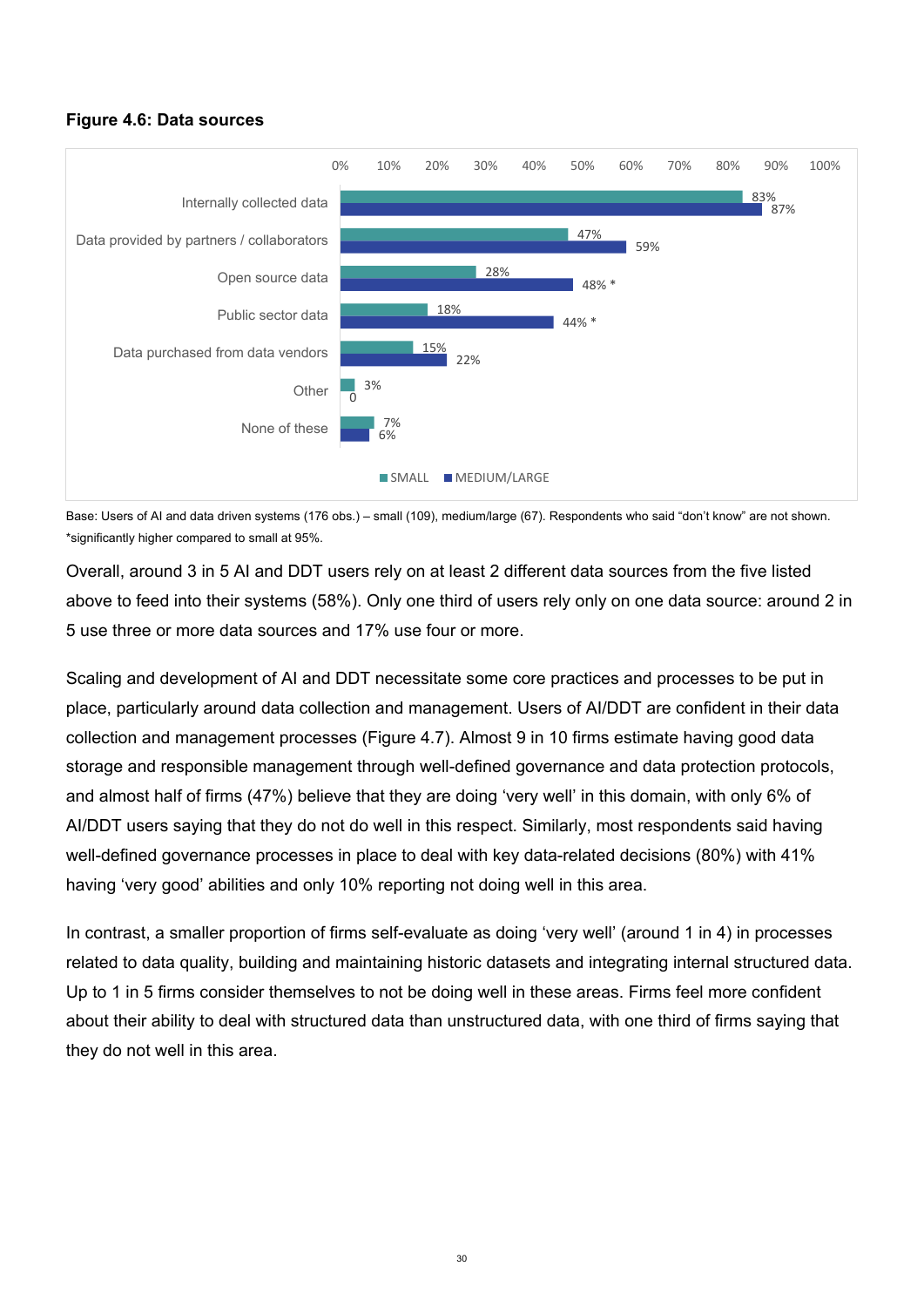#### <span id="page-30-0"></span>**Figure 4.7: Abilities in data collection and management processes**



Base: Users of AI and data driven systems (176 obs.)

Almost half of firms say that they have processes in place to address bias and discrimination in datasets, with only 14% of firms reporting not doing well in this regard. This is related to the extent AI and DDT are deployed within firm: firms where DDT are extensively deployed in processes are more likely to believe that they do well in this area than those who use DDT only in some processes/offerings.

Some abilities appear to be more specific, where the share of firms saying that these are not applicable to them is higher. For these, we observe a more equal split between those who believe they do well and those who do not. Thus, around 1 in 4 or 5 of users report not doing well in abilities related to labelling and training AI data (24%) and generation of synthetic datasets (21%) compared to 23% and 16% of firms that evaluate doing well in these areas. Finally, more than 1 in 3 firms are willing to share data with third parties (and 22% are not), and 23% of firms are able to access public datasets compared to 25% who do not. Interestingly, medium and larger businesses are more likely to say that they do well in accessing public datasets than small firms (significant difference). Firms with an international customer base are more likely to be unwilling to share data compared to firms with a local customer base.

Among datasets that firms thought they would benefit from better access to, the most frequently cited were datasets held by large technology firms such as Google, Microsoft of Facebook. Equal proportions of respondents cite datasets held by public sector and government bodies and datasets held by some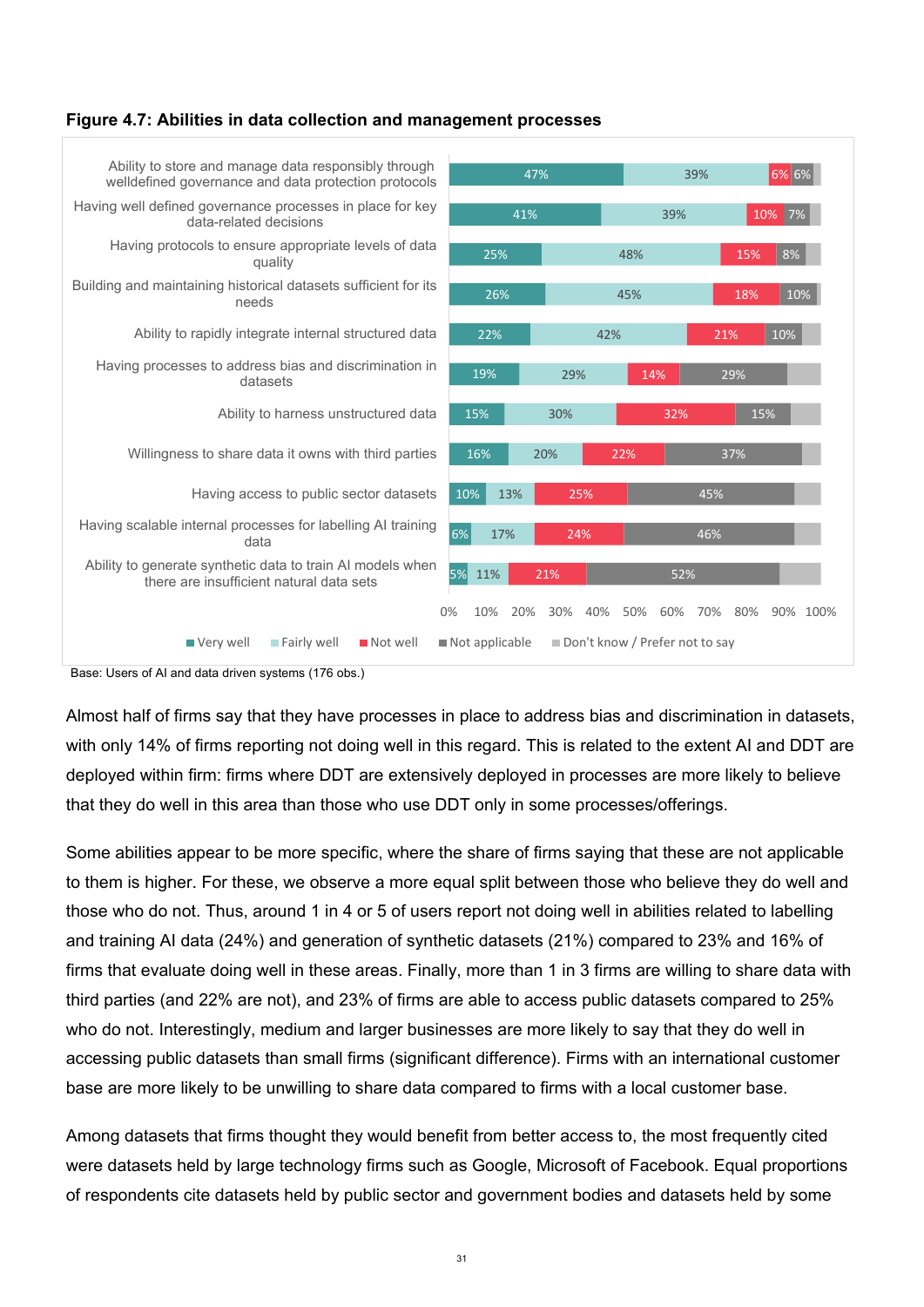other source. Interestingly, almost 1 in 5 AI and DDT users do not believe that there are any datasets that their businesses would benefit from a better access to. Among other sources, firms identified improved internal data and datasets from specific industry bodies or third-sector organisations.

#### <span id="page-31-0"></span>**Figure 4.8: Datasets**



Base: Users of AI and data driven systems (176 obs.).

### <span id="page-31-1"></span>**Risk mitigation and support needed**

AI and DDT users actively engage in a range of measures to mitigate AI-related risks. Figure 4.9 shows that medium and large businesses were more likely to report introducing such practices, although this difference is significant only for risk assessments (80% of medium-sized and large businesses and 57% of small business) and engagement with regulatory bodies (66% and 48% respectively). Risk assessments are also significantly more likely to be implemented by firms that have deployed DDT extensively compared to firms with partial deployment. Among 'other' approaches to risk mitigation, some firms reported engagement with customers, making risks related to AI an 'open subject'. Regular audits, reinforced specific security systems and software, enhanced GDPR compliance procedures and infrastructure, and staff training were also mentioned.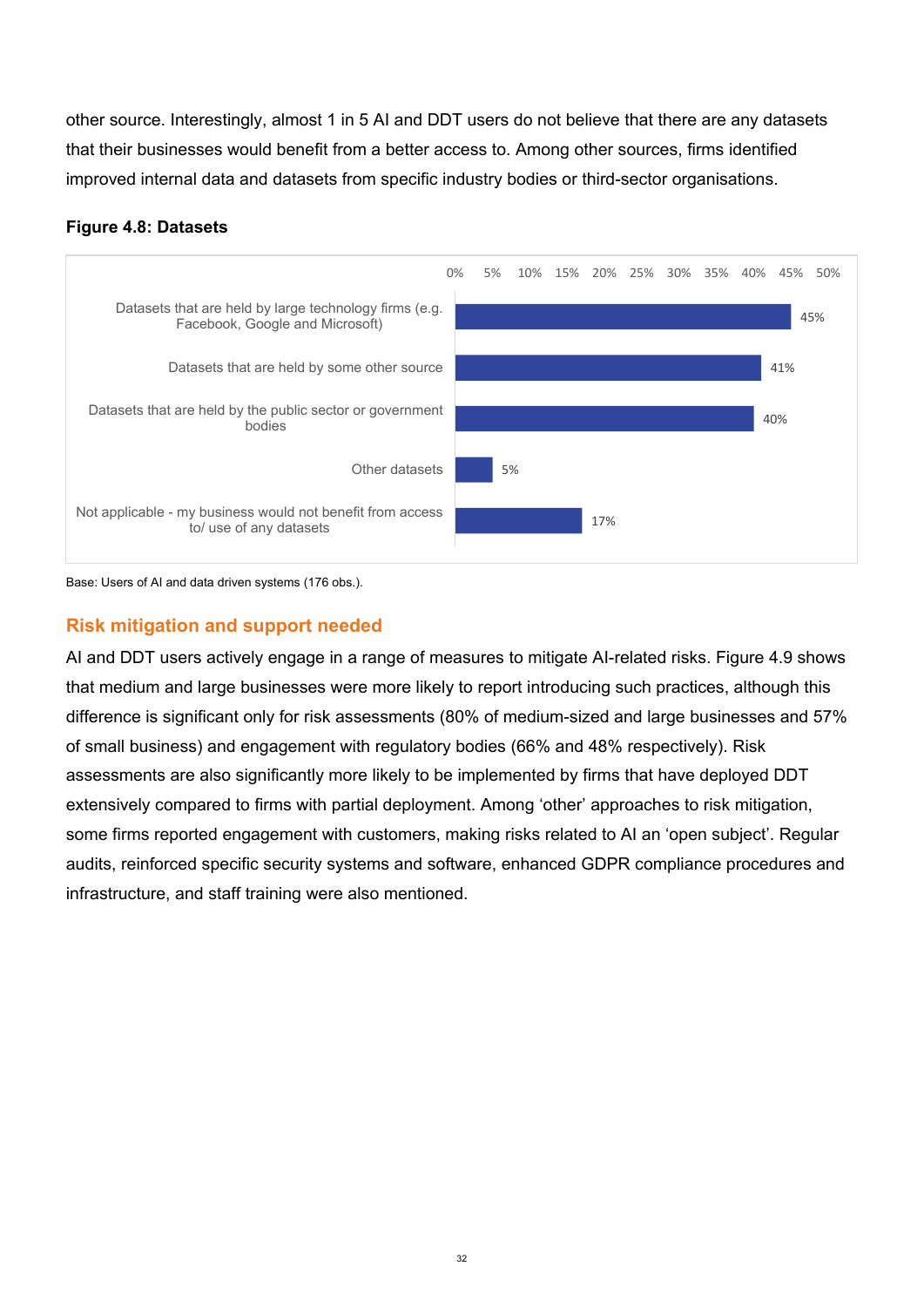#### <span id="page-32-0"></span>**Figure 4.9: Measures to mitigate risks related to AI**



Base: Users of AI and data driven systems (176 obs.) – small (109), medium/large (67).

\*significantly higher compared to small at 95%.

Technology users were also asked what type of support, beyond existing schemes, they would find useful to tackle the barriers they face to implementing AI and data-driven systems (Figure 4.10). Around 4 in 5 users of AI and DDT said that they would find subsidised or free technical support useful, with only 17% disagreeing. The majority of firms would also welcome enhanced tax relief (77% of respondents), increased availability of employee training (72%), subsidised or free legal support on how to interpret regulation (71%) and additional legal guidance on what businesses are allowed to do in collecting, using and sharing data (70%).

Opinion was split regarding new core national datasets and data sharing frameworks, as well as campaigns to improve public trust, with almost equal proportions of firms who thought this type of support would be useful and those who did not. Firms with a mostly local customer base were more likely to think campaigns to improve public trust in AI and data-driven systems would be useful, with 58% of respondents saying this compared to businesses with a regional (43%), national (49%) and international (35%) customer base. However, the only significant difference is between local and international customer bases.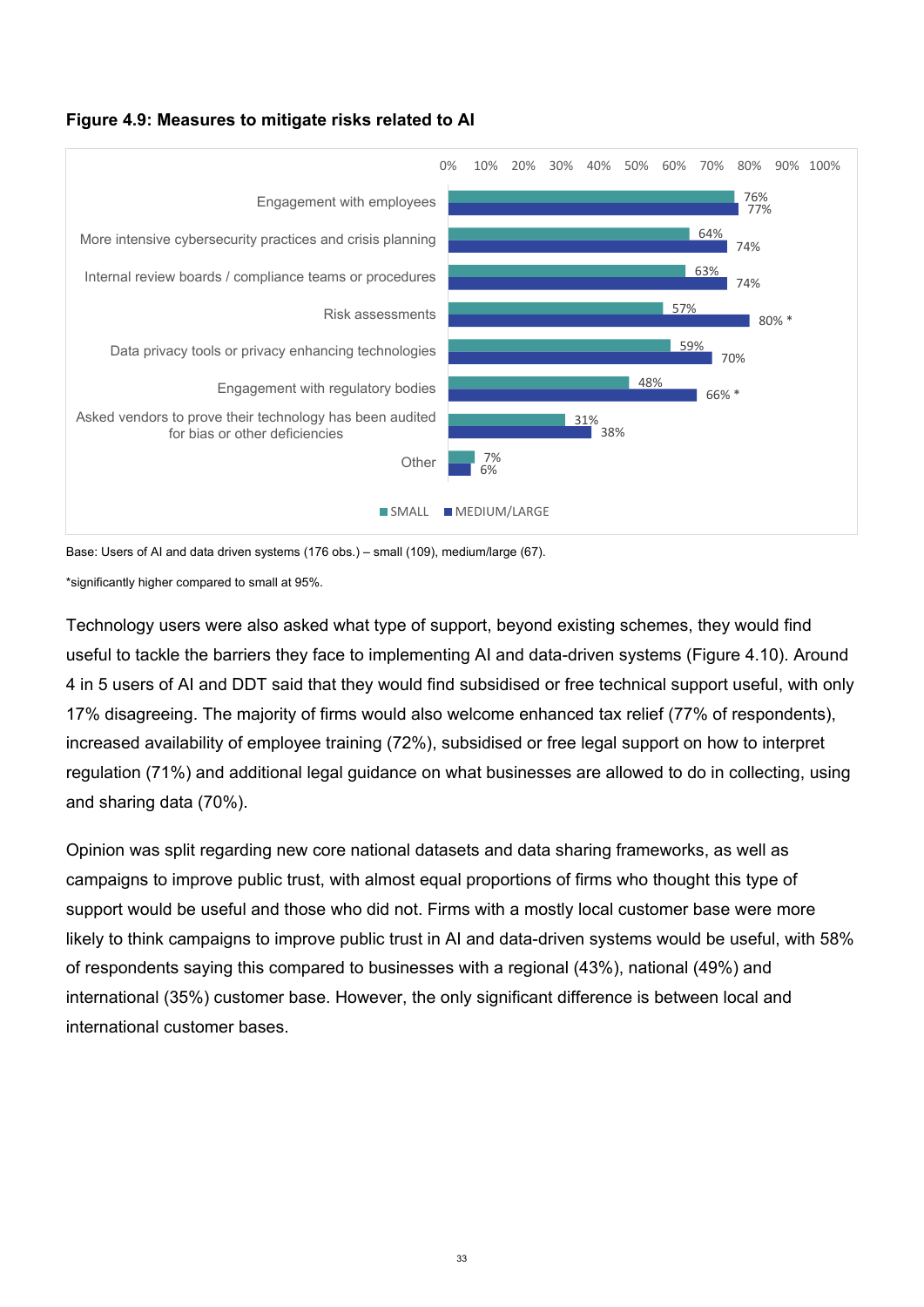<span id="page-33-0"></span>



Base: Users of AI and data driven systems (176 obs.).

There are some differences in the support businesses would find useful depending on the intensity of their use of DDT (Figure 4.11). Firms who deployed DDT extensively in business processes were more likely to find subsidised or free technical support useful (88%) compared to firms who only deployed AI and DDT in some processes and offerings (71%). The same can be said about subsidised or free legal support on how to interpret regulation (87% and 66% respectively). Firms who are currently piloting one or more DDT projects were more likely to find enhanced tax relief for AI investment useful (89%) compared to firms who partially deployed DDT (70%).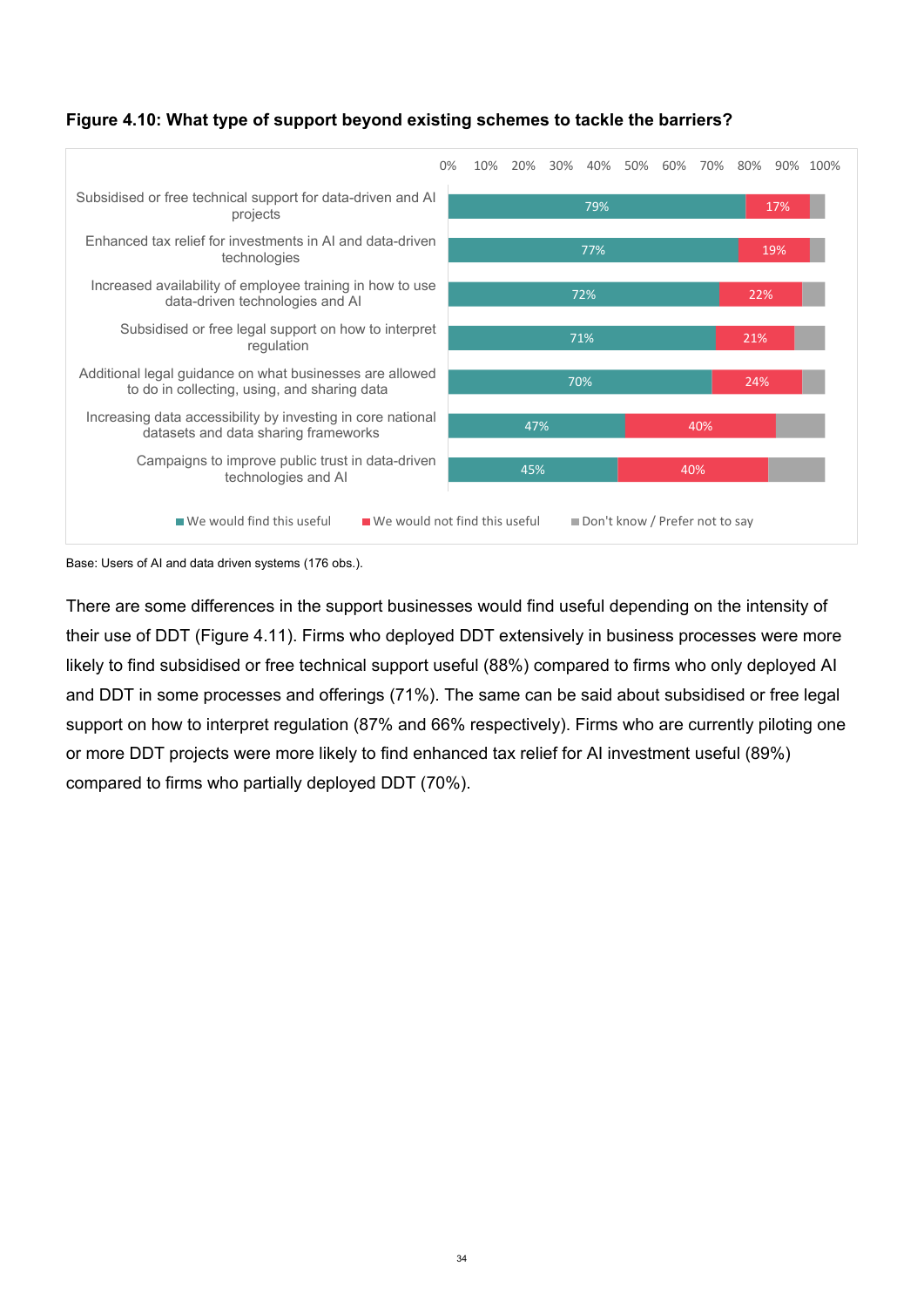#### <span id="page-34-0"></span>**Figure 4.11: What type of support beyond existing schemes to tackle the barriers? By level of deployment**



Base: Users of AI and data driven systems: (1) DDT extensively deployed in processes (51 obs.), (2) extensively deployed in offerings (16 obs.), (3) deployed in some processes and offerings (96 obs.), (4) currently piloting one or more projects (42 obs.). Categories are not mutually exclusive.

\*Statistical significance at 95%: \*3 – significantly higher compared to (3) firms who deployed DDT in some processes and offerings.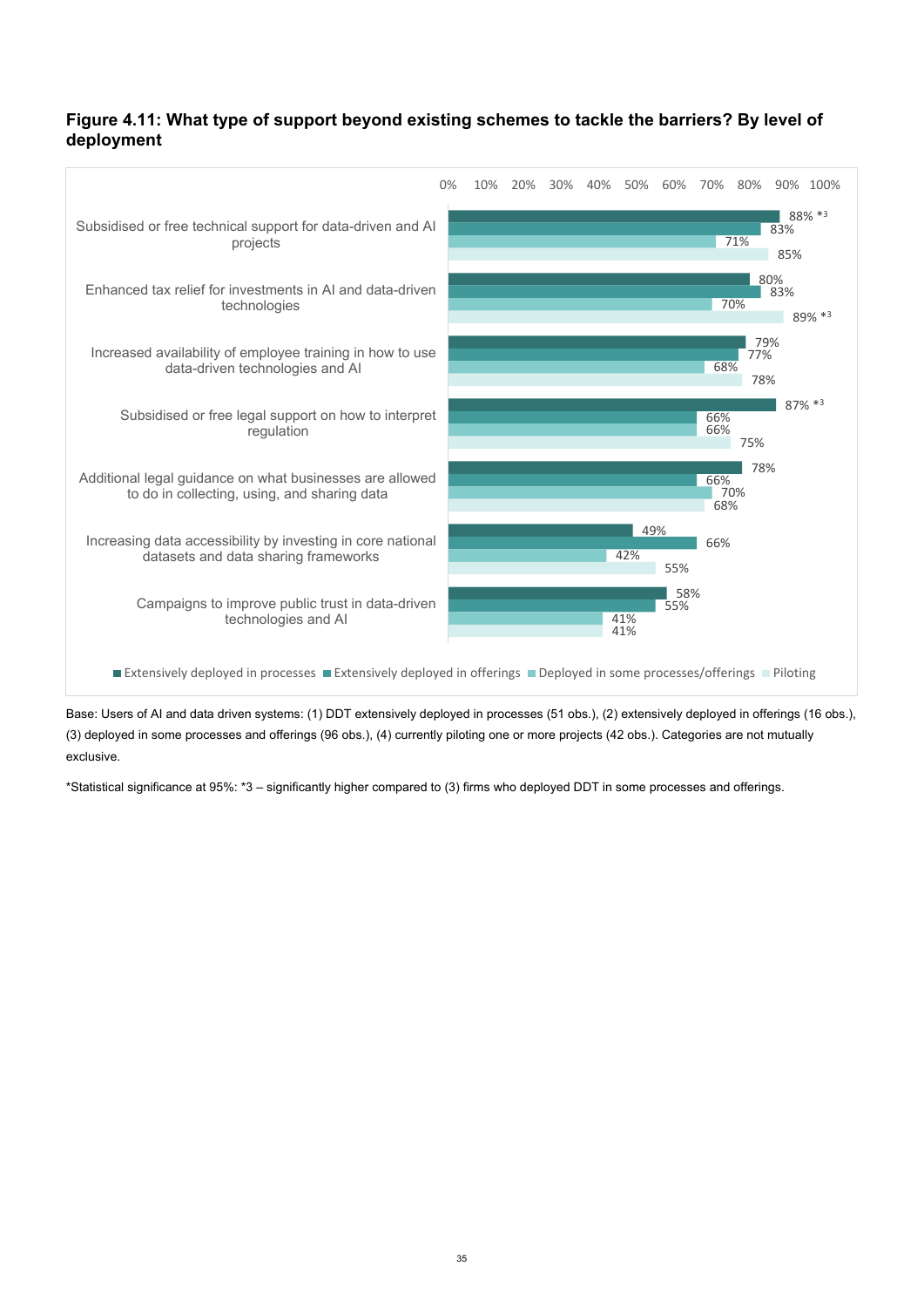# <span id="page-35-0"></span>*5 Non-users of AI and data-driven technology*

### <span id="page-35-1"></span>**Barriers**

Non-users of AI and DDT were asked why they did not use this technology. Firms' perception of the barriers to adopting this technology varied depending on whether a firm had plans to introduce these technologies in the future.

Perhaps unsurprisingly, the major barrier to AI and DDT for those firms who do not have plans to introduce it is related to perceived relative advantage. They were significantly more likely to say that they see limited benefits of using AI in their business (62% of respondents) compared to firms having plans to introduce AI (32%).

#### <span id="page-35-2"></span>**Figure 5.1: Barriers to AI**



Base: non-users of AI or data-driven technology (688 obs.) – those who plan to introduce in the future (110) and those who do not plan to introduce in the future (533).

\*significantly higher compared to the other group at 95%.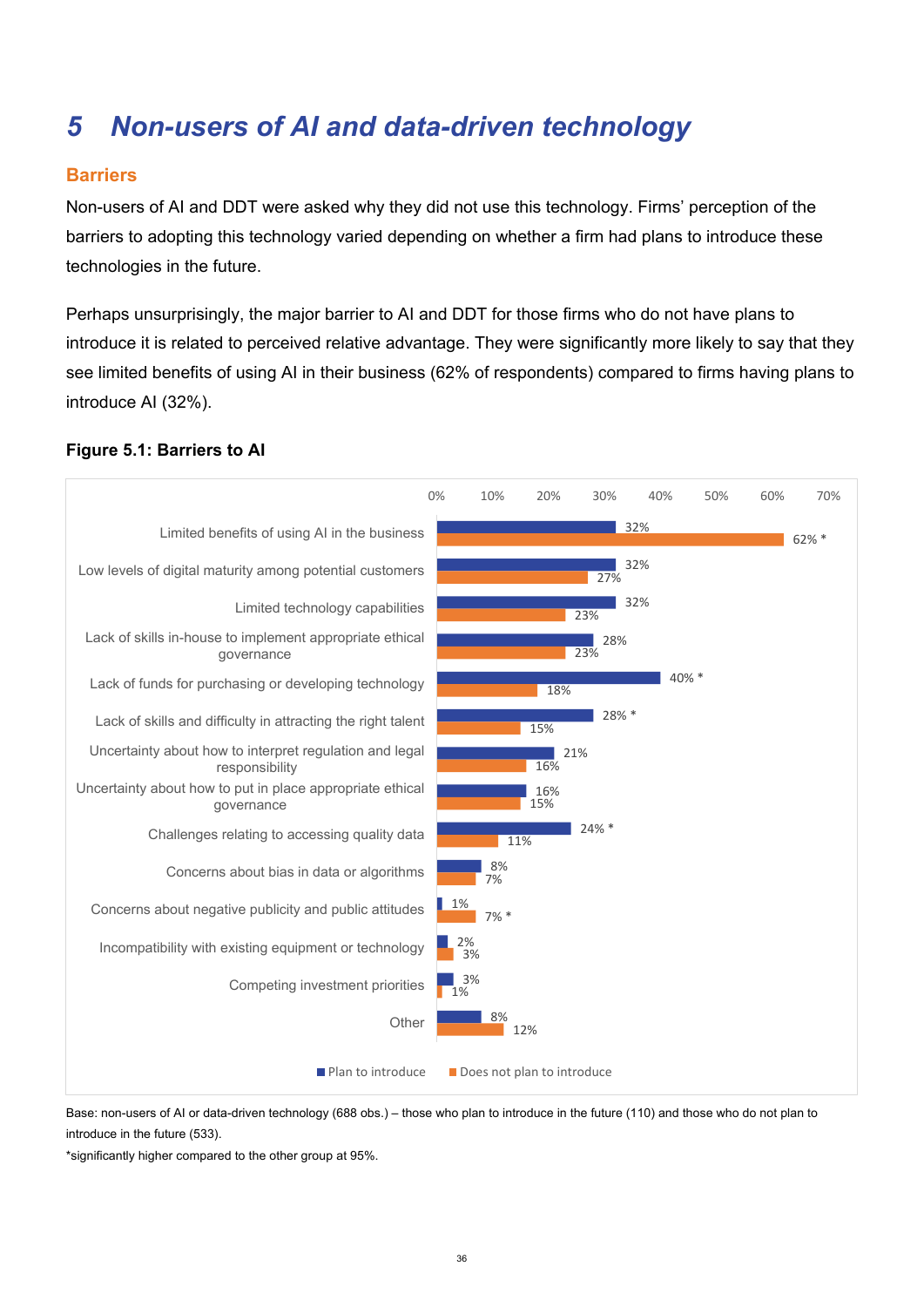Among the firms who plan to adopt AI, the most commonly identified barrier to use was lack of funds for purchasing or developing technology, identified by two in five of these firms. This is significantly different to firms with no plans (18%). Other factors, each mentioned by around one-third of firms planning to introduce AI in the future, were low levels of digital maturity among customers, limited technological capabilities, lack of skills and difficulty in attracting the right talent, and particularly lack of skills in-house to implement appropriate ethical governance as important barriers to AI. One in four of these firms also mentioned challenges relating to accessing quality data.

For challenges related to lack of skills and data access, differences between the two groups of non-users are significant. This is also the case for concerns about negative publicity and public attitudes, with a higher proportion of firms with no plans to introduce AI stating this factor as a barrier (6%) compared to firms intending to adopt in the future (1%). Uncertainty about how to put in place appropriate ethical governance and concerns about bias in data in algorithms were cited almost equally frequently by both groups.

Regarding challenges relating to accessing data, 3 in 4 firms who experienced such challenges said that these were related to lack of skills to deal with data issues (Figure 5.2). Firms having no plans to introduce AI were more likely to mention the lack of awareness as to what data is available (79%) and high cost of data collection (65%) compared to firms who had plans to introduce technology in the future (64% and 45% respectively). In contrast, firms intending to adopt AI/DDT in the future were more likely to say that data being fragmented across different data sources was a challenge (78% compared to 51% who are not planning to introduce AI). However, these differences are not significant due to the small number of observations.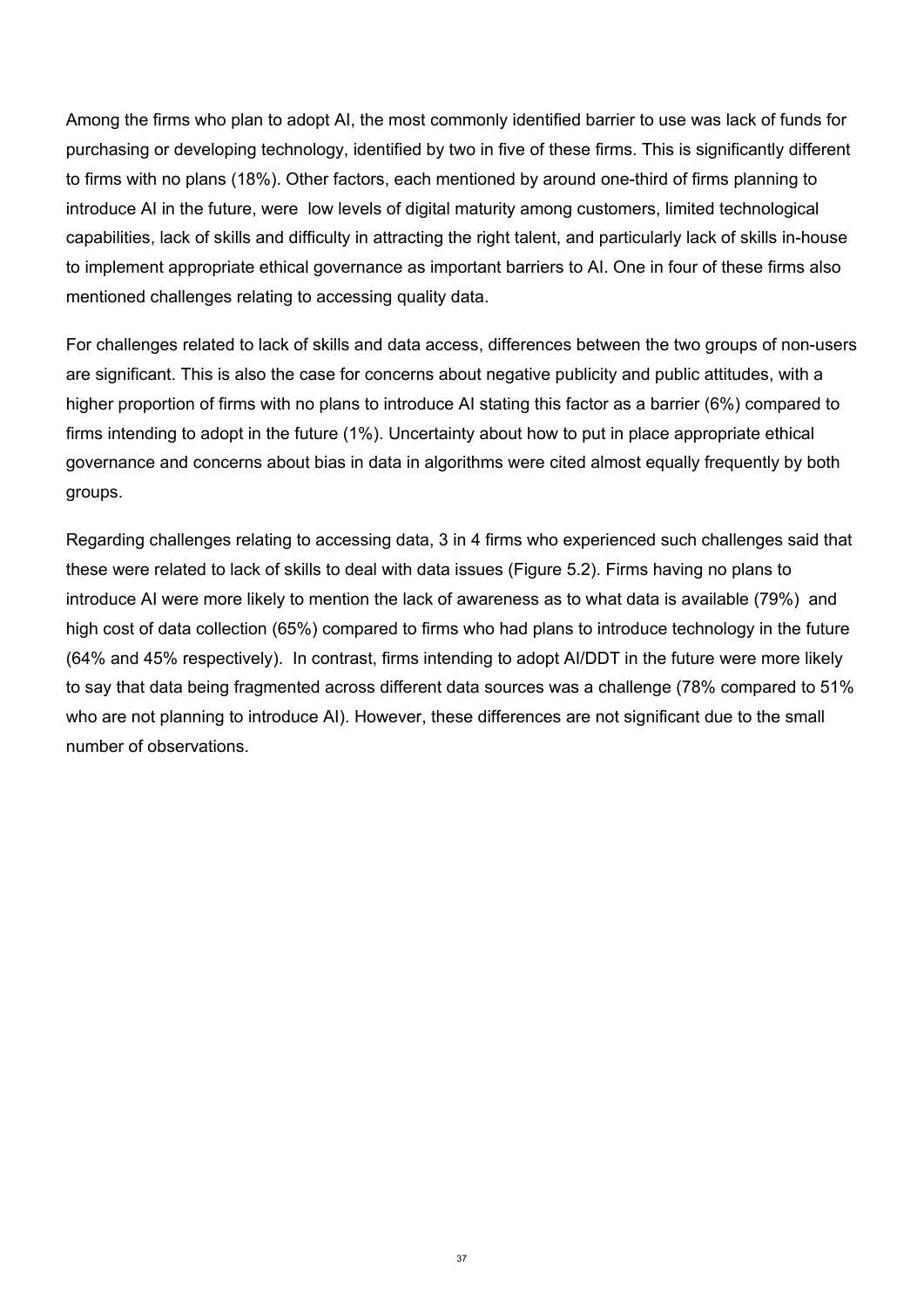#### <span id="page-37-0"></span>**Figure 5.2: Data barriers**



Base: AI or data driven technology non-users who have experienced challenges relating to accessing quality data – those who plan to introduce in the future (29 obs.) and those who do not plan to introduce in the future (61 obs.). Small base ineligible for significance testing.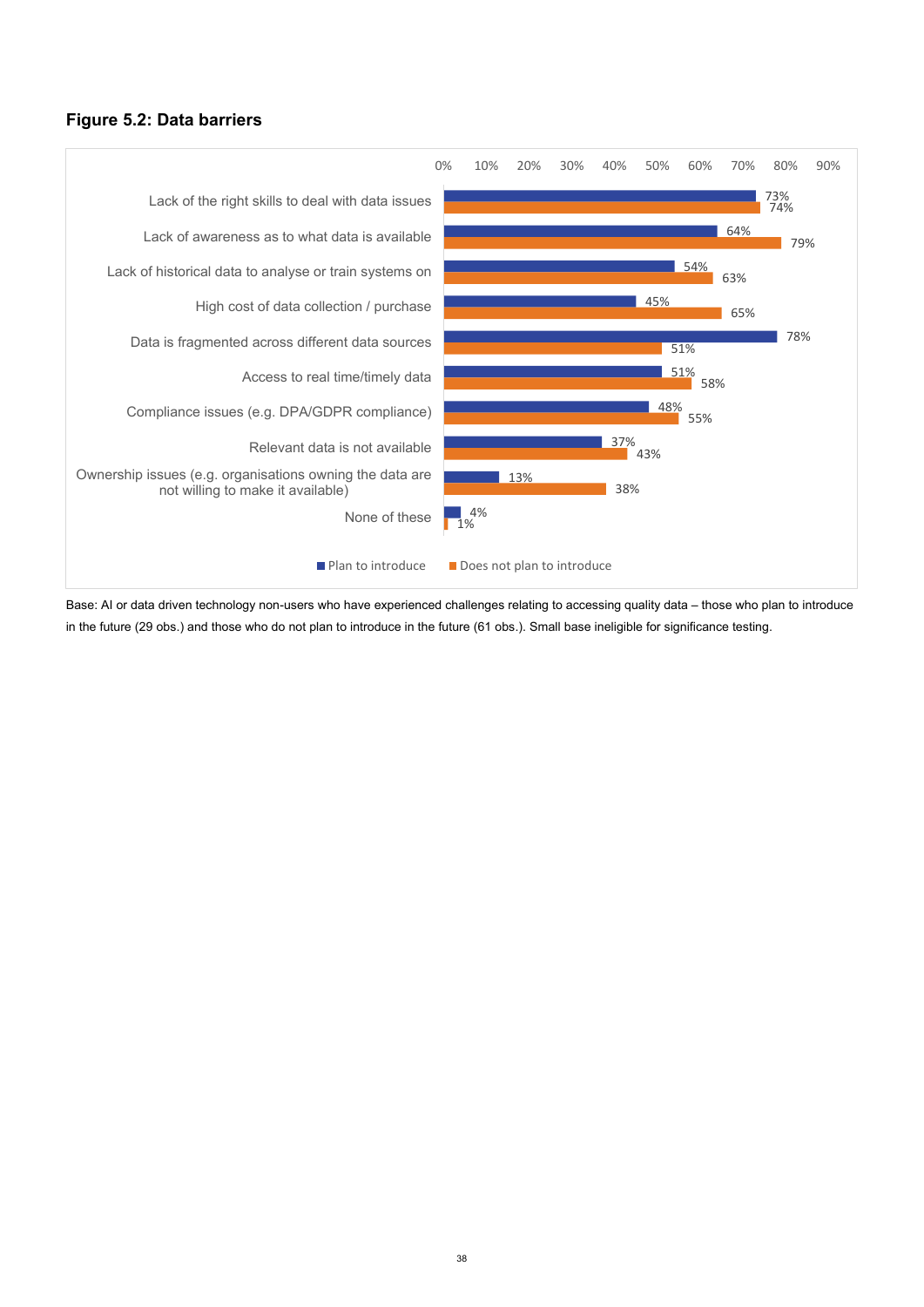#### <span id="page-38-0"></span>**Perceptions about the future**

Figure 5.3 illustrates non-users' perceptions about potential use of these technologies in the future. There are substantial differences between firms who intend to introduce technology in the future and those firms who do not. As mentioned previously, intention to adopt emerging technology is related to perception of benefits that such technology may bring to a firm. Thus, 3 in 5 firms who intend to introduce AI in the future see clear benefits that AI and DDT may bring to their business, while a similar proportion of firms who do not intend to introduce it feel that benefits of these technologies are unclear. Similarly, 'intenders' are more likely to feel external competitive pressure to adopt technology (2 in 5 firms) than 'non-intenders' (1 in 5 firms). Importantly, 'intenders' are more likely than 'non-intenders' to feel that they need to develop their internal capabilities and extend their external collaborations in order to explore and successfully implement AI and DDT projects.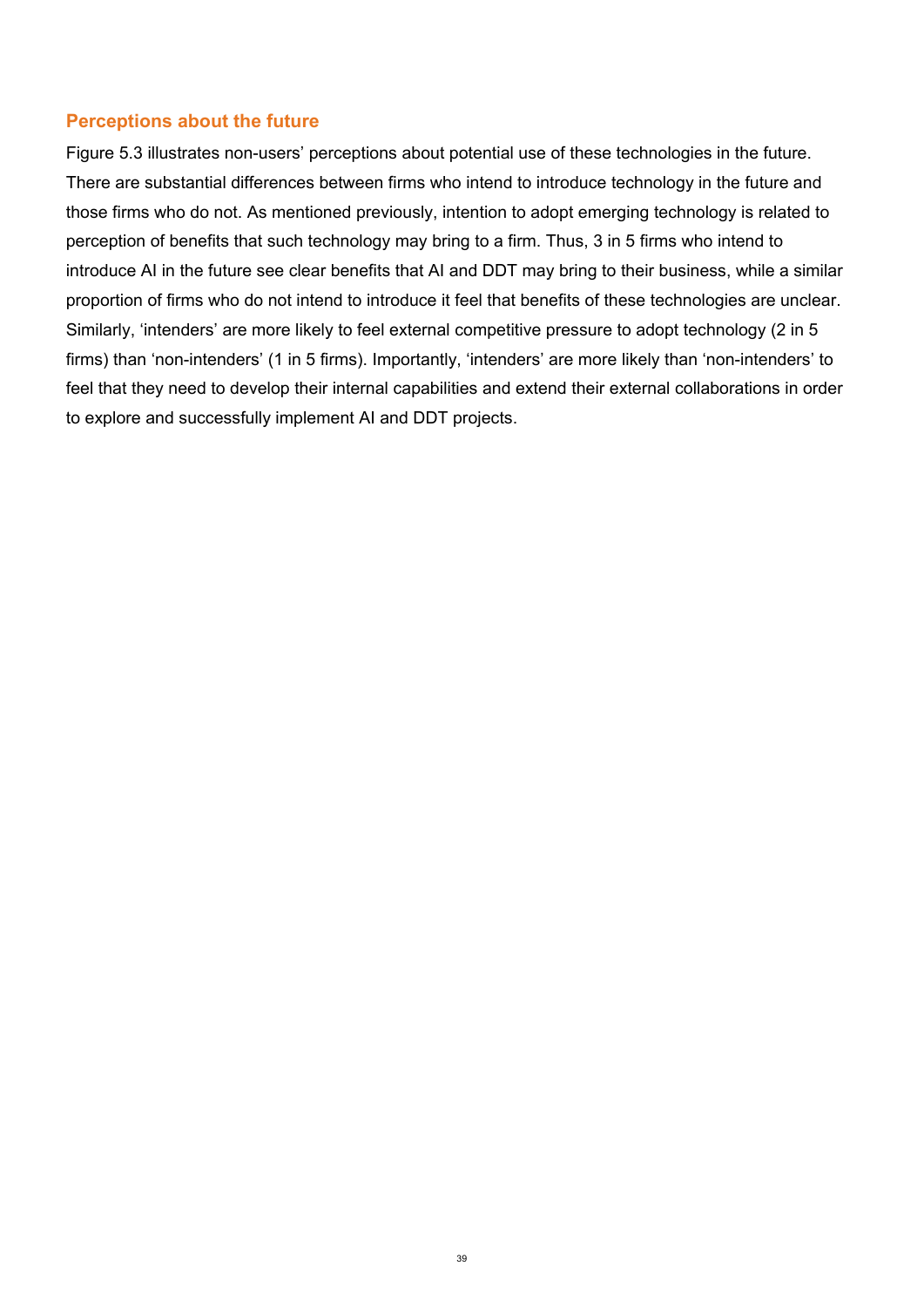### <span id="page-39-0"></span>**Figure 5.3: Perceptions about future of AI**

|                                                                                                      |                                               | 0%  | 25%     | 50% | 75%     | 100% |
|------------------------------------------------------------------------------------------------------|-----------------------------------------------|-----|---------|-----|---------|------|
| We see clear benefits of AI and<br>data-driven technologies for our                                  | Plan to introduce                             |     | 57%     |     | 25%     | 18%  |
| business                                                                                             | Does not plan to introduce                    |     | 14% 17% |     | 63%     |      |
| We have a clearly defined                                                                            | Plan to introduce                             | 16% | 18%     |     | 66%     |      |
| data-driven and AI vision and<br>strategy                                                            | Does not plan to introduce                    |     |         |     |         |      |
| Pressure to reduce costs will require                                                                | Plan to introduce                             |     | 41%     | 24% | 34%     |      |
| us to use more data-driven and AI<br>technologies in the future                                      | Does not plan to introduce                    | 21% | 26%     |     | 44%     |      |
| AI will be crucial to remaining                                                                      | Plan to introduce                             |     | 43%     | 22% | 34%     |      |
| competitive in this industry                                                                         | Does not plan to introduce                    | 19% | 26%     |     | 46%     |      |
| We need to improve our data                                                                          | Plan to introduce                             |     | 67%     |     | .3%     | 19%  |
| collection and management<br>processes                                                               | Does not plan to introduce                    |     | 37%     | 27% | 30%     |      |
| We need to improve our                                                                               | Plan to introduce                             |     | 71%     |     | 15% 13% |      |
| understanding of AI-related<br>legislation and regulation                                            | Does not plan to introduce                    |     | 40%     | 23% | 28%     |      |
| We need to invest more in our                                                                        | Plan to introduce                             |     | 57%     |     | 22%     | 21%  |
| workforce to explore opportunities<br>offered by data-driven and AI<br>technologies                  | Does not plan to introduce                    |     | 33%     | 27% | 34%     |      |
| We pay increasingly more attention                                                                   | Plan to introduce                             |     | 47%     |     | 30%     | 20%  |
| to ethical governance concerns<br>related to data-driven and AI<br>technologies                      | Does not plan to introduce                    |     | 29%     | 30% | 33%     |      |
| We need to develop existing and establish new<br>collaborations with other businesses, universities, | Plan to introduce                             |     | 49%     |     | 29%     | 19%  |
| or regulators on data-driven and AI projects                                                         | Does not plan to introduce                    | 17% | 24%     |     | 50%     |      |
| Neither agree nor disagree<br>■ Agree                                                                | Do not know / prefer not to say<br>■ Disagree |     |         |     |         |      |

Base: AI or data driven technology non-users who said they intend to introduce AI or data driven technology in the future (110 obs.) – top, and AI or data driven technology non-users who said they do not intend to introduce AI or data driven technology in the future (688 obs.) – bottom.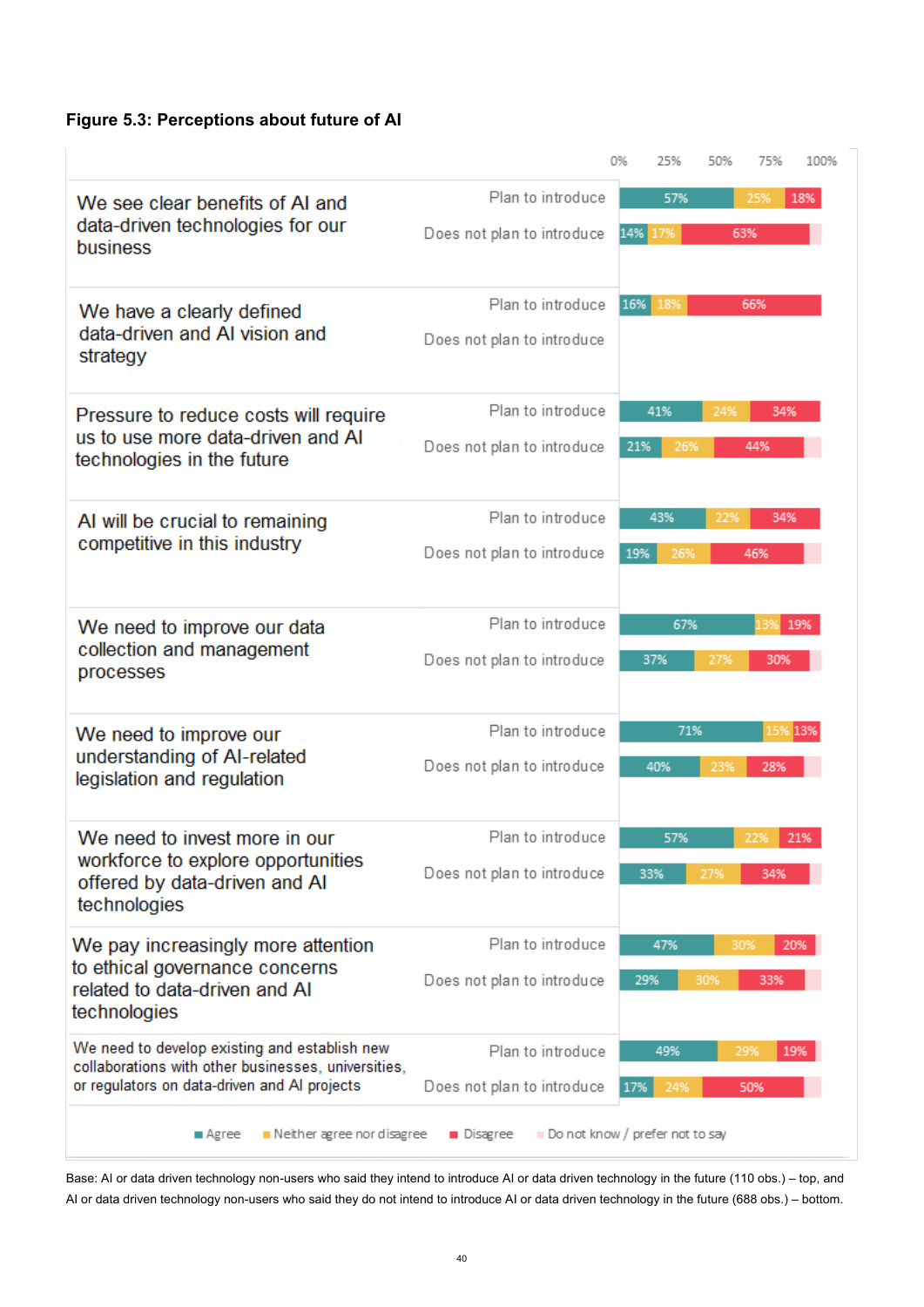In order to understand how well-prepared non-users of AI and DDT are for the next wave of digital transition, firms were asked if they had invested recently in ICT hardware and software, digital infrastructure and/or digital training for employees. Figure 5.4 shows that the majority of firms had invested in at least some of the areas, with only 8% of businesses saying that they had not invested in any of these. 'Intenders' were on average more likely to have invested than 'non-intenders', with this difference being significant for investment in software, digital infrastructure and services by service providers.

This also varied by firm size with larger businesses being more likely to invest in digital over the last three years than small businesses. These differences are significant for software and digital infrastructure investments.



#### <span id="page-40-0"></span>**Figure 5.4: Investment in digital over the last three years**

Base: AI or data driven technology non-users – plan to introduce (110 obs.), does not plan to introduce (533 obs.); small (468 obs.), medium/large (220 obs.).

\*significantly higher compared to the other group at 95%.

There are also some differences across sectors (Figure 5.5) with a higher proportion of firms in Digital & Comms investing in digital over the past three years.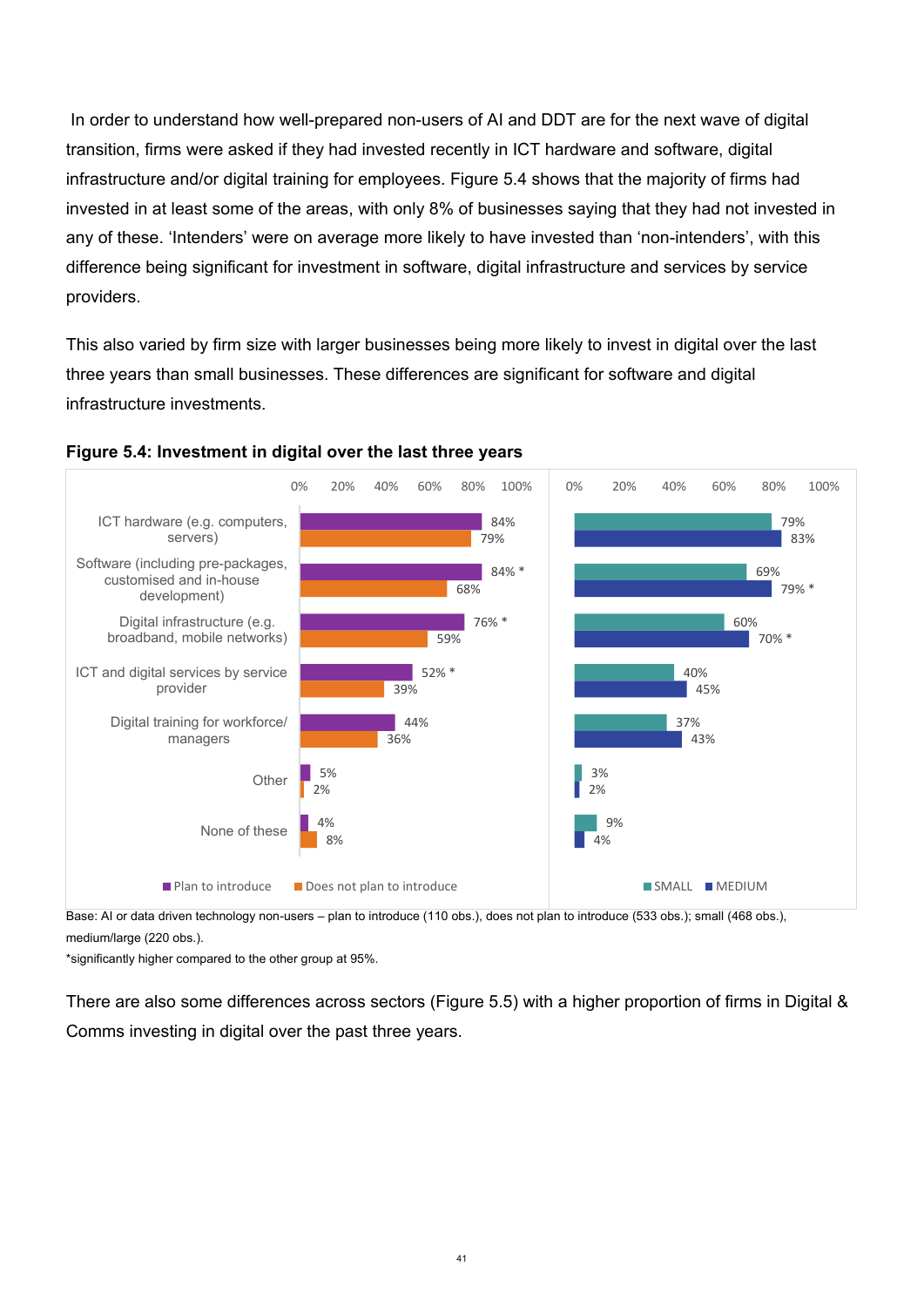

### <span id="page-41-0"></span>**Figure 5.5: Investment in digital over the last three years by sector**